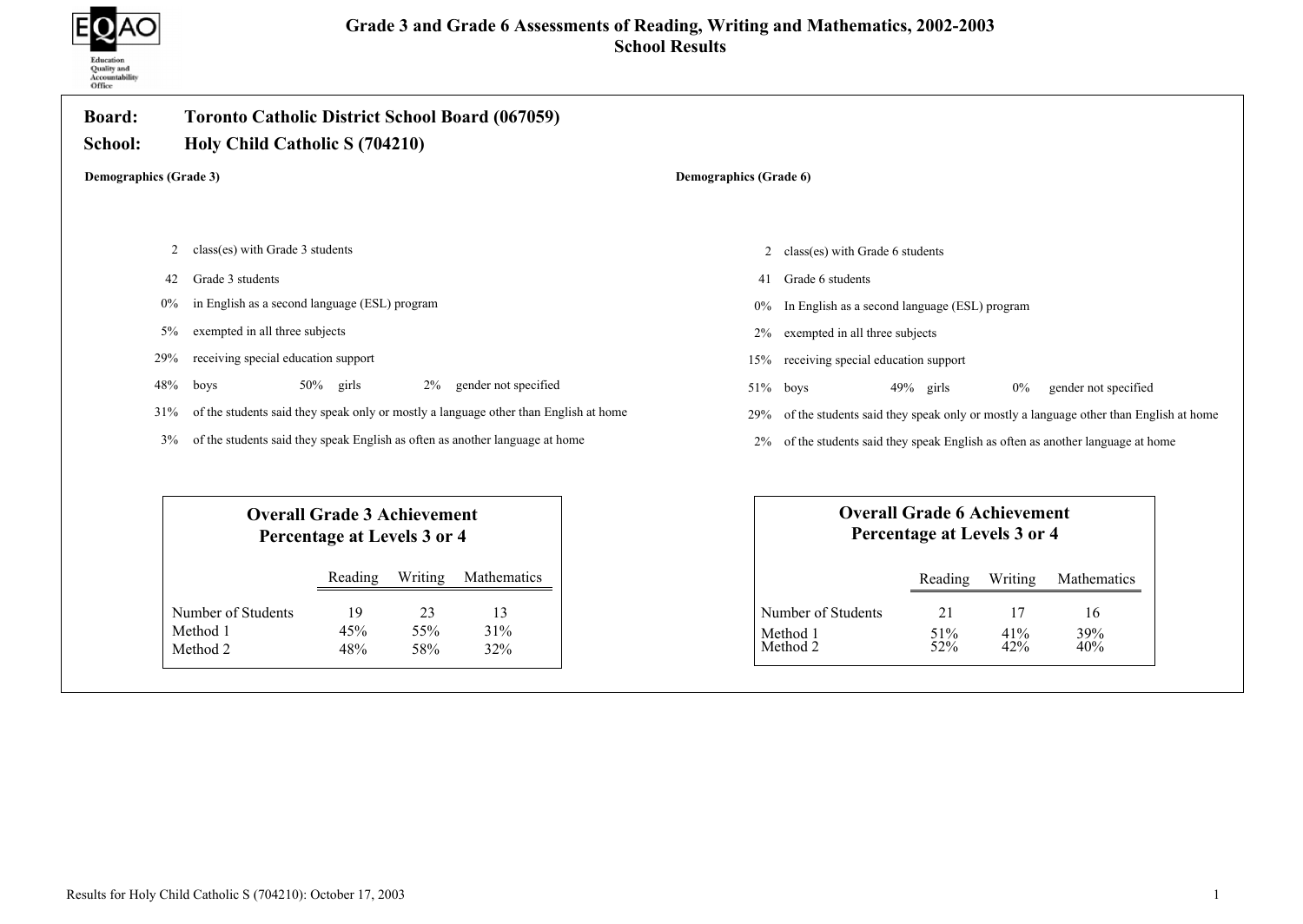### Explanation of Terms and Categories

| <b>Receiving Special</b><br><b>Education Support:</b> | designates students whose Student Information Form indicated that they had been formally identified by an Identification, Placement and<br>Review Committee, as well as students who, though not formally identified, received special education support as noted on their Individual<br>Education Plan.                                          |
|-------------------------------------------------------|---------------------------------------------------------------------------------------------------------------------------------------------------------------------------------------------------------------------------------------------------------------------------------------------------------------------------------------------------|
| Exempt:                                               | designates students who were formally exempted from participation in one or more components of the assessment.                                                                                                                                                                                                                                    |
| No data:                                              | is used when EQAO did not receive completed assessment booklets from non-exempt students.                                                                                                                                                                                                                                                         |
| NEIS:                                                 | (Not Enough Information to Score) is used when large sections of work are missing, due to student absence or for other reasons, such that a<br>level of achievement cannot be assigned for a given category, strand or overall score.                                                                                                             |
| NE1:                                                  | (Not Enough Evidence for Level 1) is used when students have provided enough information to score but have not demonstrated enough<br>evidence of knowledge and understanding to be assigned Level 1.                                                                                                                                             |
| Levels 1-4:                                           | are aligned with the four-level scale used on the Provincial Report Card, which sets Level 3 as the provincial standard.                                                                                                                                                                                                                          |
| <b>Explanation of methods</b>                         |                                                                                                                                                                                                                                                                                                                                                   |
| Method 1:                                             | Data for all students in the grade are reported. Method 1 expresses the number of students in each reporting category as a percentage of all<br>students in the grade (i.e., students at the four levels of achievement and those in the <i>exempt, no data, NEIS</i> and <i>NE1</i> categories described above).                                 |
| Method 2:                                             | An alternative way of presenting the data. Method 2 expresses the distribution of results as a percentage of those students who took part in the<br>assessment (i.e., students at the four levels of achievement and those in the NEIS and NEI categories described above). Students in the exempt<br>and <i>no data</i> categories are excluded. |
| <b>Notes</b>                                          |                                                                                                                                                                                                                                                                                                                                                   |

- Gender differences may not be precise, since gender was not specified on some Student Information Forms.
- Percentages may not sum to 100, due to rounding.
- In reading and writing, the overall level of achievement is calculated using students' scores in the categories and the multiple choice component. In mathematics, the overall level of achievement is calculated using students' scores in the categories and in the multiple choice component.
- Overall scores are adjusted for year-to-year differences between assessments.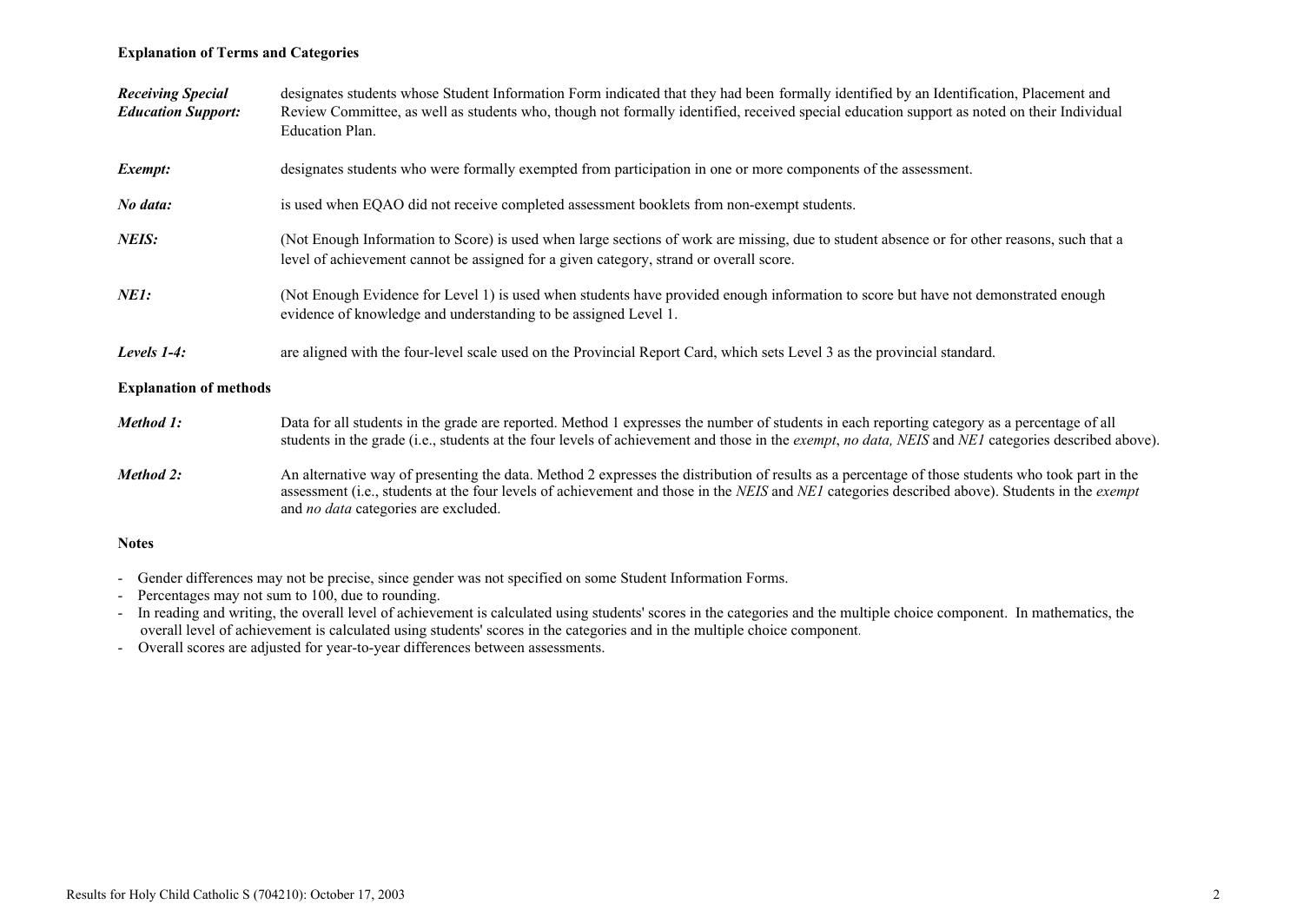# Grade 3 and Grade 6 Assessments of Reading, Writing and Mathematics, 2002-2003 School Results

## Board: Toronto Catholic District School Board (067059)

School: Holy Child Catholic S (704210)

Overall Level of Achievement in Reading Grade 3

Overall Level of Achievement in Writing Grade 3

|                   |                | Percentage <sup>1</sup> |             |  |
|-------------------|----------------|-------------------------|-------------|--|
|                   | Number         | Method                  | Method<br>2 |  |
| Exempt            | $\mathfrak{D}$ | 5%                      | N/A         |  |
| No Data           | 0              | 0%                      | N/A         |  |
| NEIS <sup>2</sup> | 4              | 10%                     | 10%         |  |
| NE1 <sup>3</sup>  | 0              | 0%                      | 0%          |  |
| Level 1           | $\overline{4}$ | 10%                     | 10%         |  |
| Level 2           | 13             | 31%                     | 32%         |  |
| Level 3           | 17             | 40%                     | 42%         |  |
| Level 4           | $\mathfrak{D}$ | 5%                      | 5%          |  |

|                   |                | Percentage <sup>1</sup> |             |  |
|-------------------|----------------|-------------------------|-------------|--|
|                   | Number         | Method                  | Method<br>2 |  |
| Exempt            | $\overline{c}$ | 5%                      | N/A         |  |
| No Data           | 0              | 0%                      | N/A         |  |
| NEIS <sup>2</sup> | 3              | 7%                      | 8%          |  |
| NE1 <sup>3</sup>  | 0              | 0%                      | 0%          |  |
| Level 1           | 0              | 0%                      | $0\%$       |  |
| Level 2           | 14             | 33%                     | 35%         |  |
| Level 3           | 19             | 45%                     | 48%         |  |
| Level 4           | $\overline{4}$ | 10%                     | 10%         |  |

Overall Level of Achievement in Mathematics Grade 3

|                   |                | Percentage <sup>1</sup> |             |  |
|-------------------|----------------|-------------------------|-------------|--|
|                   | Number         | Method                  | Method<br>2 |  |
| Exempt            | $\overline{2}$ | $5\%$                   | N/A         |  |
| No Data           | 0              | $0\%$                   | N/A         |  |
| NEIS <sup>2</sup> | $\overline{2}$ | $5\%$                   | 5%          |  |
| NE1 <sup>3</sup>  |                | $0\%$                   | $0\%$       |  |
| Level 1           |                | 17%                     | 18%         |  |
| Level 2           | 18             | 43%                     | 45%         |  |
| Level 3           | 10             | 24%                     | 25%         |  |
| Level 4           | $\mathbf{3}$   | 7%                      | 8%          |  |

#### Overall Level of Achievement in Reading Grade 6

|                   |                 | Percentage <sup>1</sup> |        |  |
|-------------------|-----------------|-------------------------|--------|--|
|                   | Number          | Method                  | Method |  |
| Exempt            |                 | 2%                      | N/A    |  |
| No Data           | $\vert 0 \vert$ | 0%                      | N/A    |  |
| NEIS <sup>2</sup> | 2               | 5%                      | 5%     |  |
| NE1 <sup>3</sup>  | 0               | 0%                      | 0%     |  |
| Level 1           | 3               | 7%                      | 8%     |  |
| Level 2           | 14              | 34%                     | 35%    |  |
| Level 3           | 19              | 46%                     | 48%    |  |
| Level 4           | $\overline{2}$  | 5%                      | 5%     |  |

#### Overall Level of Achievement in Writing Grade 6

|                  |        | Percentage <sup>1</sup> |        |  |
|------------------|--------|-------------------------|--------|--|
|                  | Number | Method                  | Method |  |
|                  |        |                         |        |  |
| Exempt           |        | 2%                      | N/A    |  |
| No Data          | 0      | 0%                      | N/A    |  |
| NEIS $^2$        |        | 2%                      | 2%     |  |
| NE1 <sup>3</sup> | 0      | 0%                      | $0\%$  |  |
| Level 1          | 0      | 0%                      | 0%     |  |
| Level 2          | 22     | 54%                     | 55%    |  |
| Level 3          | 15     | 37%                     | 38%    |  |
| Level 4          | 2      | 5%                      | 5%     |  |

#### Overall Level of Achievement in Mathematics Grade 6

|                  |        | Percentage <sup>1</sup> |        |  |  |
|------------------|--------|-------------------------|--------|--|--|
|                  | Number | Method                  | Method |  |  |
|                  |        |                         |        |  |  |
| Exempt           |        | 2%                      | N/A    |  |  |
| No Data          | 0      | 0%                      | N/A    |  |  |
| NEIS $^2$        | 3      | 7%                      | 8%     |  |  |
| NE1 <sup>3</sup> | 0      | 0%                      | 0%     |  |  |
| Level 1          | 4      | 10%                     | 10%    |  |  |
| Level 2          | 17     | 41%                     | 42%    |  |  |
| Level 3          | 16     | 39%                     | 40%    |  |  |
| Level 4          | 0      | 0%                      | 0%     |  |  |
|                  |        |                         |        |  |  |

<sup>1</sup> Percentages may not sum to 100 due to rounding.

<sup>2</sup> Not Enough Information to Score

<sup>3</sup> Not Enough Evidence for Level 1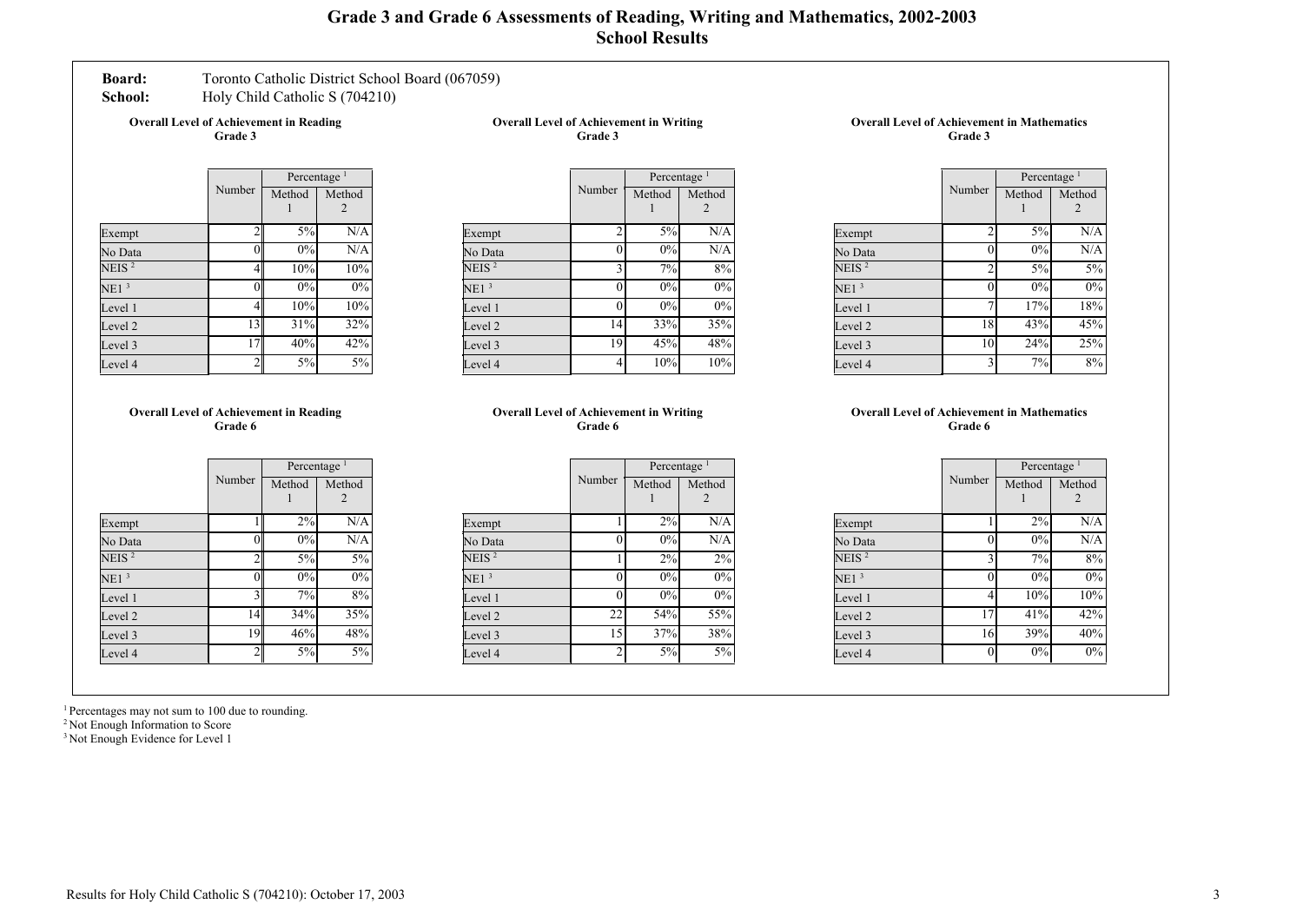# Grade 3 Results: Detailed Overall Achievement

# Reading Overall, Method 1

|                  | School<br>Results<br>$#=42$ | Board<br>Results<br>$\#=6914$ | Provincial<br>Results<br>#=138 198 |
|------------------|-----------------------------|-------------------------------|------------------------------------|
| Exempt           | 5%                          | 6%                            | 6%                                 |
| No Data          | 0%                          | $1\%$                         | 1%                                 |
| $\rm NEIS$ $^1$  | 10%                         | 6%                            | 8%                                 |
| NE1 <sup>2</sup> | 0%                          | $\overline{<}1\%$             | $\overline{<}1\%$                  |
| Level 1          | 10%                         | 10%                           | 8%                                 |
| Level 2          | 31%                         | 27%                           | 28%                                |
| Level 3          | 40%                         | 44%                           | 45%                                |
| Level 4          | 5%                          | 5%                            | 5%                                 |

## Writing Overall, Method 1

|                   | School<br>Results<br>$#=42$ | <b>Board</b><br>Results<br>$#=6914$ | Provincial<br>Results<br>$\#=138$ 198 |
|-------------------|-----------------------------|-------------------------------------|---------------------------------------|
| Exempt            | $5\%$                       | 6%                                  | $5\%$                                 |
| No Data           | 0%                          | 2%                                  | $1\%$                                 |
| NEIS <sup>1</sup> | 7%                          | 3%                                  | 4%                                    |
| NE1 <sup>2</sup>  | 0%                          | $<1\frac{9}{6}$                     | $\overline{<}1\%$                     |
| Level 1           | $0\%$                       | 2%                                  | 2%                                    |
| Level 2           | 33%                         | 30%                                 | 33%                                   |
| Level 3           | 45%                         | 49%                                 | 48%                                   |
| Level 4           | 10%                         | 9%                                  | 8%                                    |

## Mathematics Overall, Method 1

|                  | School<br>Results<br>$#=42$ | Board<br>Results<br>$\#=7033$ | Provincial<br>Results<br>$\#=140\,860$ |
|------------------|-----------------------------|-------------------------------|----------------------------------------|
| Exempt           | 5%                          | 5%                            | 4%                                     |
| No Data          | 0%                          | $1\%$                         | $1\%$                                  |
| $NEIS$ $^{1}$    | 5%                          | 5%                            | 7%                                     |
| NE1 <sup>2</sup> | 0%                          | <1%                           | $<1\%$                                 |
| Level 1          | 17%                         | 6%                            | 4%                                     |
| Level 2          | 43%                         | 28%                           | 27%                                    |
| Level 3          | 24%                         | 46%                           | 47%                                    |
| Level 4          | 7%                          | 8%                            | 10%                                    |

### Reading Overall, Method 2

|                   | School<br>Results<br>$#=40$ | Board<br>Results<br>$\#=6396$ | Provincial<br>Results<br>$\#=129008$ |
|-------------------|-----------------------------|-------------------------------|--------------------------------------|
| NEIS <sup>1</sup> | 10%                         | 7%                            | 8%                                   |
| NE1 <sup>2</sup>  | 0%                          | $\overline{<}1\%$             | $\overline{<}1\%$                    |
| Level 1           | 10%                         | 11%                           | 9%                                   |
| Level 2           | 32%                         | 29%                           | 30%                                  |
| Level 3           | 42%                         | 48%                           | 48%                                  |
| Level 4           | 5%                          | 5%                            | 5%                                   |

# Writing Overall, Method 2

|                   | School<br>Results<br>$#=40$ | Board<br>Results<br>$#=6412$ | Provincial<br>Results<br>$\#=129661$ |
|-------------------|-----------------------------|------------------------------|--------------------------------------|
| NEIS <sup>1</sup> | 8%                          | 3%                           | $4\%$                                |
| NE1 <sup>2</sup>  | 0%                          | $\overline{<}1\%$            | $\overline{<}1\%$                    |
| Level 1           | 0%                          | 2%                           | $2\%$                                |
| Level 2           | 35%                         | 32%                          | 36%                                  |
| Level 3           | 48%                         | 53%                          | 51%                                  |
| Level 4           | 10%                         | 10%                          | 8%                                   |

### Mathematics Overall, Method 2

|                   | School<br>Results<br>$#=40$ | Board<br>Results<br>$#=6552$ | Provincial<br>Results<br>$#=133214$ |
|-------------------|-----------------------------|------------------------------|-------------------------------------|
| NEIS <sup>1</sup> | 5%                          | 6%                           | 7%                                  |
| NE1 <sup>2</sup>  | 0%                          | $\leq$ 1%                    | $\overline{<}1\%$                   |
| Level 1           | 18%                         | 6%                           | $5\%$                               |
| Level 2           | 45%                         | 30%                          | 28%                                 |
| Level 3           | 25%                         | 49%                          | 50%                                 |
| Level 4           | 8%                          | 8%                           | 10%                                 |

<sup>1</sup> Not Enough Information to Score <sup>2</sup> Not Enough Evidence for Level 1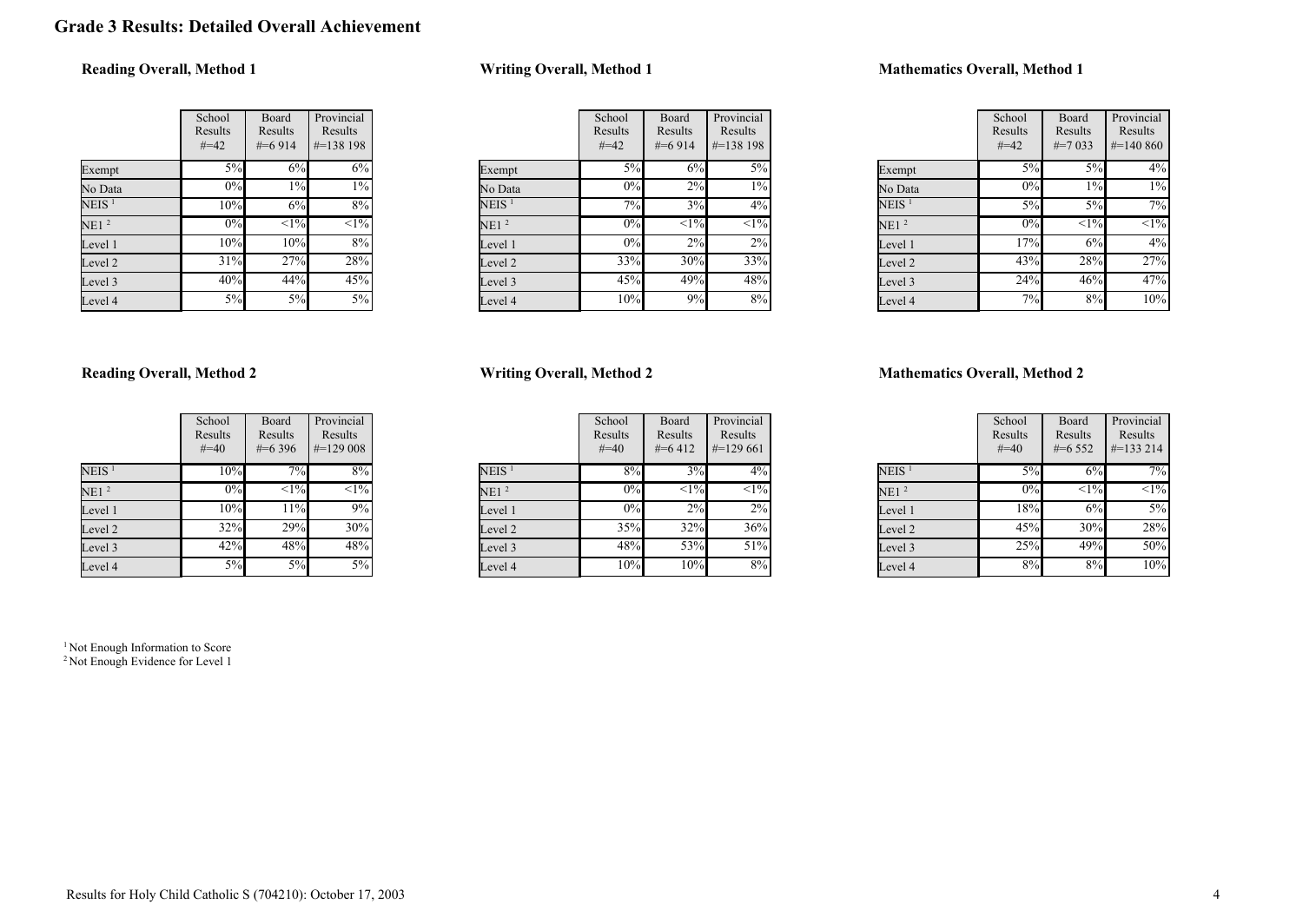# Grade 6 Results: Detailed Overall Achievement

# Reading Overall, Method 1

|                   | School<br>Results<br>$#=41$ | Board<br>Results<br>$\#=6899$ | Provincial<br>Results<br>$\#$ =144 676 |
|-------------------|-----------------------------|-------------------------------|----------------------------------------|
| Exempt            | 2%                          | 5%                            | 4%                                     |
| No Data           | 0%                          | 1%                            | 1%                                     |
| NEIS <sup>1</sup> | 5%                          | 5%                            | 5%                                     |
| NE1 <sup>2</sup>  | 0%                          | $\overline{<}1\%$             | $\overline{<}1\%$                      |
| Level 1           | 7%                          | 7%                            | 7%                                     |
| Level 2           | 34%                         | 25%                           | 27%                                    |
| Level 3           | 46%                         | 47%                           | 47%                                    |
| Level 4           | 5%                          | 10%                           | 9%                                     |

# Writing Overall, Method 1

|                   | School<br>Results<br>$#=41$ | <b>Board</b><br>Results<br>$#=6899$ | Provincial<br>Results<br>$\#=144\,676$ |
|-------------------|-----------------------------|-------------------------------------|----------------------------------------|
| Exempt            | 2%                          | $5\%$                               | 4%                                     |
| No Data           | $0\%$                       | $1\%$                               | $1\%$                                  |
| NEIS <sup>1</sup> | 2%                          | 3%                                  | 3%                                     |
| NE1 <sup>2</sup>  | 0%                          | 0%                                  | $\overline{<}1\%$                      |
| Level 1           | $0\%$                       | 4%                                  | 5%                                     |
| Level 2           | 54%                         | 30%                                 | 33%                                    |
| Level 3           | 37%                         | 47%                                 | 43%                                    |
| Level 4           | 5%                          | 11%                                 | 10%                                    |

### Mathematics Overall, Method 1

|                   | School<br>Results<br>$#=41$ | Board<br>Results<br>#=6899 | Provincial<br>Results<br>$\#=144\,676$ |
|-------------------|-----------------------------|----------------------------|----------------------------------------|
| Exempt            | 2%                          | 5%                         | 4%                                     |
| No Data           | 0%                          | $1\%$                      | $1\%$                                  |
| NEIS <sup>1</sup> | 7%                          | 6%                         | 6%                                     |
| NE1 <sup>2</sup>  | $0\%$                       | <1%                        | $<1\%$                                 |
| Level 1           | 10%                         | 10%                        | 8%                                     |
| Level 2           | 41%                         | 27%                        | 28%                                    |
| Level 3           | 39%                         | 38%                        | 41%                                    |
| Level 4           | 0%                          | 13%                        | 12%                                    |

### Reading Overall, Method 2

|                   | School<br>Results<br>$#=40$ | Board<br>Results<br>$\#=6501$ | Provincial<br>Results<br>$\# = 137483$ |
|-------------------|-----------------------------|-------------------------------|----------------------------------------|
| NEIS <sup>1</sup> | 5%                          | 5%                            | 6%                                     |
| NE1 <sup>2</sup>  | 0%                          | $\overline{<}1\%$             | $\overline{<}1\%$                      |
| Level 1           | 8%                          | 7%                            | 7%                                     |
| Level 2           | 35%                         | 27%                           | $29\sqrt{6}$                           |
| Level 3           | 48%                         | 50%                           | 49%                                    |
| Level 4           | 5%                          | 11%                           | 9%                                     |

Writing Overall, Method 2

|                   | School<br>Results<br>$#=40$ | Board<br>Results<br>$#=6512$ | Provincial<br>Results<br>$\#$ =137451 |
|-------------------|-----------------------------|------------------------------|---------------------------------------|
| NEIS <sup>1</sup> | 2%                          | 3%                           | 3%                                    |
| NE1 <sup>2</sup>  | 0%                          | 0%                           | $<1\%$                                |
| Level 1           | 0%                          | 4%                           | 5%                                    |
| Level 2           | 55%                         | 31%                          | 35%                                   |
| Level 3           | 38%                         | 50%                          | 46%                                   |
| Level 4           | 5%                          | 11%                          | 11%                                   |

### Mathematics Overall, Method 2

|                   | School<br>Results<br>$#=40$ | Board<br>Results<br>$\#$ =6.518 | Provincial<br>Results<br>$\#$ =137 759 |
|-------------------|-----------------------------|---------------------------------|----------------------------------------|
| NEIS <sup>1</sup> | 8%                          | 7%                              | 7%                                     |
| NE1 <sup>2</sup>  | $0\%$                       | $<1\%$                          | $\overline{<}1\%$                      |
| Level 1           | 10%                         | 11%                             | 8%                                     |
| Level 2           | 42%                         | 28%                             | 29%                                    |
| Level 3           | 40%                         | 40%                             | 43%                                    |
| Level 4           | 0%                          | 14%                             | 13%                                    |

<sup>1</sup> Not Enough Information to Score <sup>2</sup> Not Enough Evidence for Level 1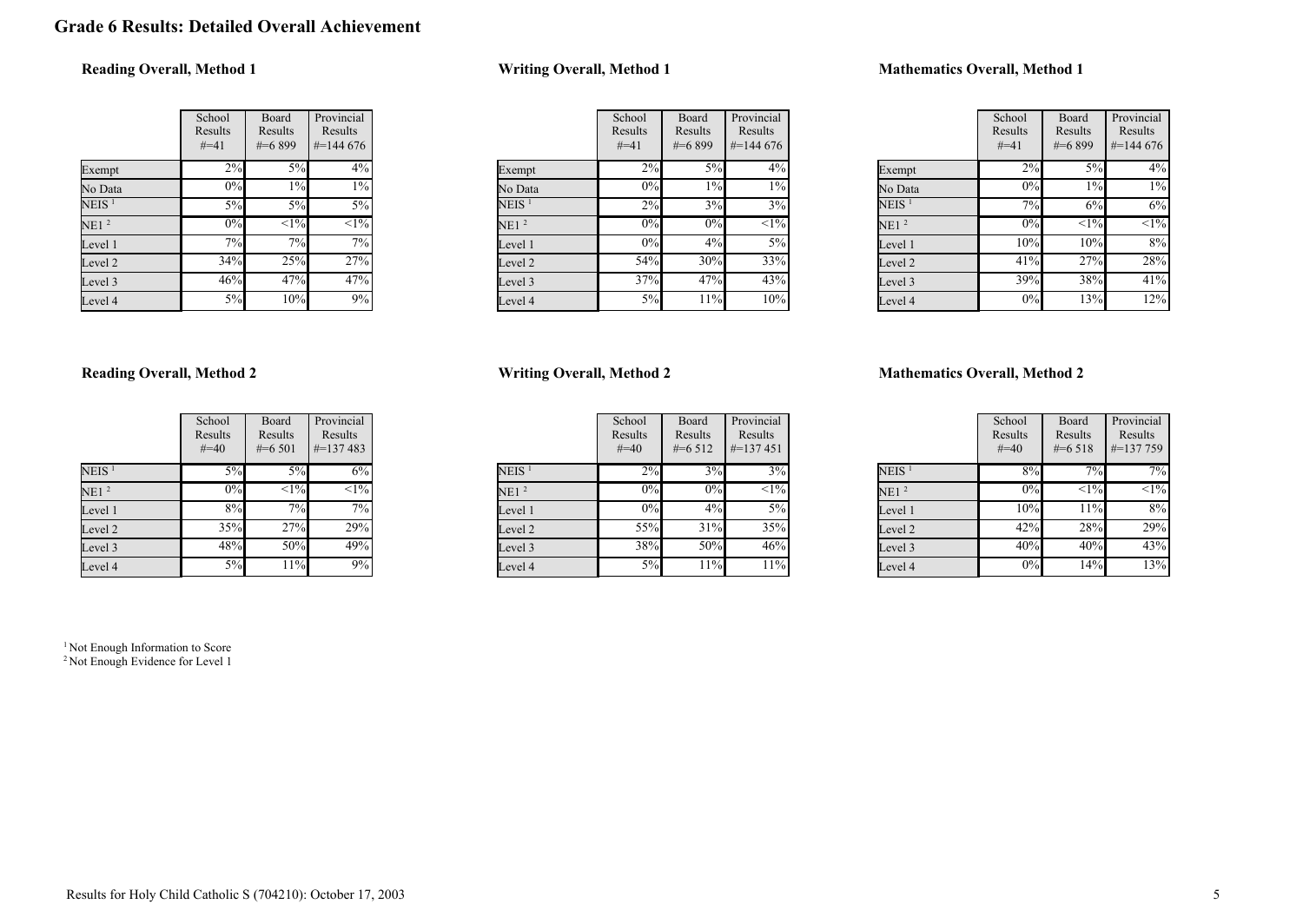# Grade 3 Achievement Results by Contextual Factors

#### Reading Overall, Method 1

|                   | <b>School Results</b> |                       | <b>Board Results</b> |                           |                       | <b>Provincial Results</b>   |  |
|-------------------|-----------------------|-----------------------|----------------------|---------------------------|-----------------------|-----------------------------|--|
|                   | Girls<br>$#=21$       | <b>Boys</b><br>$#=20$ | Girls<br>$\#=3,402$  | <b>Boys</b><br>$\#=3,491$ | Girls<br>$\#$ =66 564 | <b>Boys</b><br>$\# = 70888$ |  |
| Exempt            | 0%                    |                       | $5\%$                | 7%                        | $4\%$                 | 7%                          |  |
| No Data           | 0%                    | 0%                    | $1\%$                | $1\%$                     | $1\%$                 | $1\%$                       |  |
| $\mathrm{NEIS}^1$ | 0%                    | 20%                   | $5\%$                | 7%                        | 6%                    | 9%                          |  |
| NE1 <sup>2</sup>  | 0%                    | $0\%$                 |                      | 0%                        | $<1\%$                | <1%                         |  |
| Level 1           |                       |                       | 9%                   | 12%                       | 7%                    | 9%                          |  |
| Level 2           | 24%                   | 35%                   | 24%                  | 30%                       | 26%                   | 30%                         |  |
| Level 3           | 62%                   | 20%                   | 50%                  | 39%                       | 49%                   | 41%                         |  |
| Level 4           |                       |                       | 7%                   | 3%                        | 6%                    | 3%                          |  |

| Provincial Results |               |                   |        | <b>Board Results</b><br><b>School Results</b> |           | <b>Provincial Results</b> |              |             |
|--------------------|---------------|-------------------|--------|-----------------------------------------------|-----------|---------------------------|--------------|-------------|
| irls               | <b>Boys</b>   |                   | Girls  | <b>Boys</b>                                   | Girls     | <b>Boys</b>               | Girls        | <b>Boys</b> |
| 6 5 6 4            | $\# = 70.888$ |                   | $#=21$ | $#=18$                                        | $\#=3205$ | $\#=3$ 180                | $\#=63\,266$ | $\#=65$ 197 |
|                    |               |                   |        |                                               |           |                           |              |             |
| $4\%$              | $7\%$         | NEIS <sup>1</sup> | 0%     | 22%                                           | 5%        | $8\%$                     | $7\%$        | 10%         |
| $1\%$              | $1\%$         | NE1 <sup>2</sup>  | 0%     | 0%                                            |           | 0%                        | <1%          | <1%         |
| 6%                 | 9%            | Level 1           |        |                                               | 10%       | 13%                       | 8%           | 10%         |
| <1%                | <1%           | Level 2           | 24%    | 39%                                           | 25%       | 33%                       | 27%          | 32%         |
| 7%                 | 9%            | Level 3           | 62%    | 22%                                           | 53%       | 43%                       | 52%          | 45%         |
| 26%                | 30%           | Level 4           |        |                                               | 7%        | 3%                        | 7%           | 3%          |

### Writing Overall, Method 1

|                   | <b>School Results</b> |                       | <b>Board Results</b> |                          | <b>Provincial Results</b> |                              |  |
|-------------------|-----------------------|-----------------------|----------------------|--------------------------|---------------------------|------------------------------|--|
|                   | Girls<br>$#=21$       | <b>Boys</b><br>$#=20$ | Girls<br>$\#=3,402$  | <b>Boys</b><br>$\#=3491$ | Girls<br>$\#$ =66 564     | <b>Boys</b><br>$\# = 70.888$ |  |
| Exempt            | 0%                    |                       | 4%                   | 7%                       | 4%                        | 7%                           |  |
| No Data           | $0\%$                 | 0%                    | $1\%$                | $1\%$                    | $1\%$                     | $1\%$                        |  |
| NEIS <sup>1</sup> | 0%                    |                       | 2%                   | 4%                       | 3%                        | 4%                           |  |
| NE1 <sup>2</sup>  | 0%                    | 0%                    |                      |                          | <1%                       | <1%                          |  |
| Level 1           | 0%                    | 0%                    | $1\%$                | 2%                       | $1\%$                     | 2%                           |  |
| Level 2           | 24%                   | 40%                   | 24%                  | 36%                      | 27%                       | 39%                          |  |
| Level 3           | 62%                   | 30%                   | 54%                  | 44%                      | 53%                       | 42%                          |  |
| Level 4           |                       |                       | 13%                  | 6%                       | 11%                       | $5\%$                        |  |

# Writing Overall, Method 2

Reading Overall, Method 2

Results by Gender\*

| <b>Provincial Results</b> |                             |                   | <b>School Results</b><br><b>Board Results</b> |                       | <b>Provincial Results</b> |                           |                       |                           |
|---------------------------|-----------------------------|-------------------|-----------------------------------------------|-----------------------|---------------------------|---------------------------|-----------------------|---------------------------|
| irls<br>6 5 6 4           | <b>Boys</b><br>$\# = 70888$ |                   | Girls<br>$#=21$                               | <b>Boys</b><br>$#=18$ | Girls<br>$\#=3208$        | <b>Boys</b><br>$\#=3$ 193 | Girls<br>$\#=63\,556$ | <b>Boys</b><br>$\#=65553$ |
| $4\%$                     | $7\overline{\%}$            | NEIS <sup>1</sup> | 0%                                            |                       | 3%                        | 4%                        | 3%                    | $4\%$                     |
| $1\%$                     | $1\%$                       | NE1 <sup>2</sup>  | 0%                                            | 0%                    |                           |                           | <1%                   | $\leq 1\%$                |
| 3%                        | $4\%$                       | Level 1           | 0%                                            | 0%                    | $1\%$                     | 2%                        | $1\%$                 | $2\%$                     |
| <1%                       | $<1\%$                      | Level 2           | 24%                                           | 44%                   | 25%                       | 40%                       | 29%                   | 42%                       |
| $1\%$                     | 2%                          | Level 3           | 62%                                           | 33%                   | 58%                       | 48%                       | 56%                   | 46%                       |
| 27%                       | 39%                         | Level 4           |                                               |                       | 13%                       | 6%                        | 11%                   | $5\%$                     |

#### Mathematics Overall, Method 1

|                   |                 | <b>School Results</b> | <b>Board Results</b> |                           | <b>Provincial Results</b> |                           |
|-------------------|-----------------|-----------------------|----------------------|---------------------------|---------------------------|---------------------------|
|                   | Girls<br>$#=21$ | <b>Boys</b><br>$#=20$ | Girls<br>$\#=3469$   | <b>Boys</b><br>$\#=3$ 543 | Girls<br>$\# = 68142$     | <b>Boys</b><br>$\#=71956$ |
| Exempt            | 0%              |                       | 4%                   | 7%                        | 3%                        | $5\%$                     |
| No Data           | 0%              | $0\%$                 | $1\%$                | $1\%$                     | $1\%$                     | $1\%$                     |
| NEIS <sup>1</sup> | 0%              |                       | $5\%$                | $5\%$                     | 6%                        | 7%                        |
| NE1 <sup>2</sup>  | 0%              | 0%                    | 0%                   |                           | <1%                       | <1%                       |
| Level 1           |                 | 20%                   | 6%                   | 6%                        | $4\%$                     | $4\%$                     |
| Level 2           | 43%             | 40%                   | 27%                  | 29%                       | 27%                       | 27%                       |
| Level 3           | 33%             |                       | 48%                  | 45%                       | 48%                       | 46%                       |
| Level 4           | -               |                       | 8%                   | 7%                        | 10%                       | 9%                        |

#### Mathematics Overall, Method 2

| <b>Provincial Results</b> |                           |                   | <b>School Results</b> |                       | <b>Board Results</b> |                          | <b>Provincial Results</b> |                           |
|---------------------------|---------------------------|-------------------|-----------------------|-----------------------|----------------------|--------------------------|---------------------------|---------------------------|
| irls<br>8 1 4 2           | <b>Boys</b><br>$\#=71956$ |                   | Girls<br>$#=21$       | <b>Boys</b><br>$#=18$ | Girls<br>$\#=3280$   | <b>Boys</b><br>$\#=3260$ | Girls<br>$\#=65271$       | <b>Boys</b><br>$\#=67367$ |
| 3%                        | $5\%$                     | NEIS <sup>1</sup> | 0%                    |                       | 6%                   | 6%                       | $7\%$                     | $7\overline{\%}$          |
| $1\%$                     | $1\%$                     | NE1 <sup>2</sup>  | 0%                    | 0%                    | 0%                   |                          | <1%                       | $<1\%$                    |
| 6%                        | $7\%$ <sub>1</sub>        | Level 1           |                       | 22%                   | 6%                   | 7%                       | 4%                        | $5\%$                     |
| <1%                       | $<$ 1% $ $                | Level 2           | 43%                   | 44%                   | 29%                  | 31%                      | 28%                       | 29%                       |
| 4%                        | $4\%$                     | Level 3           | 33%                   |                       | 50%                  | 49%                      | 50%                       | 50%                       |
| 27%                       | 27%                       | Level 4           |                       |                       | 9%                   | 8%                       | 11%                       | 10%                       |

<sup>1</sup> Not Enough Information to Score

\* Results by gender include only students for whom gender data were available.

<sup>2</sup> Not Enough Evidence for Level 1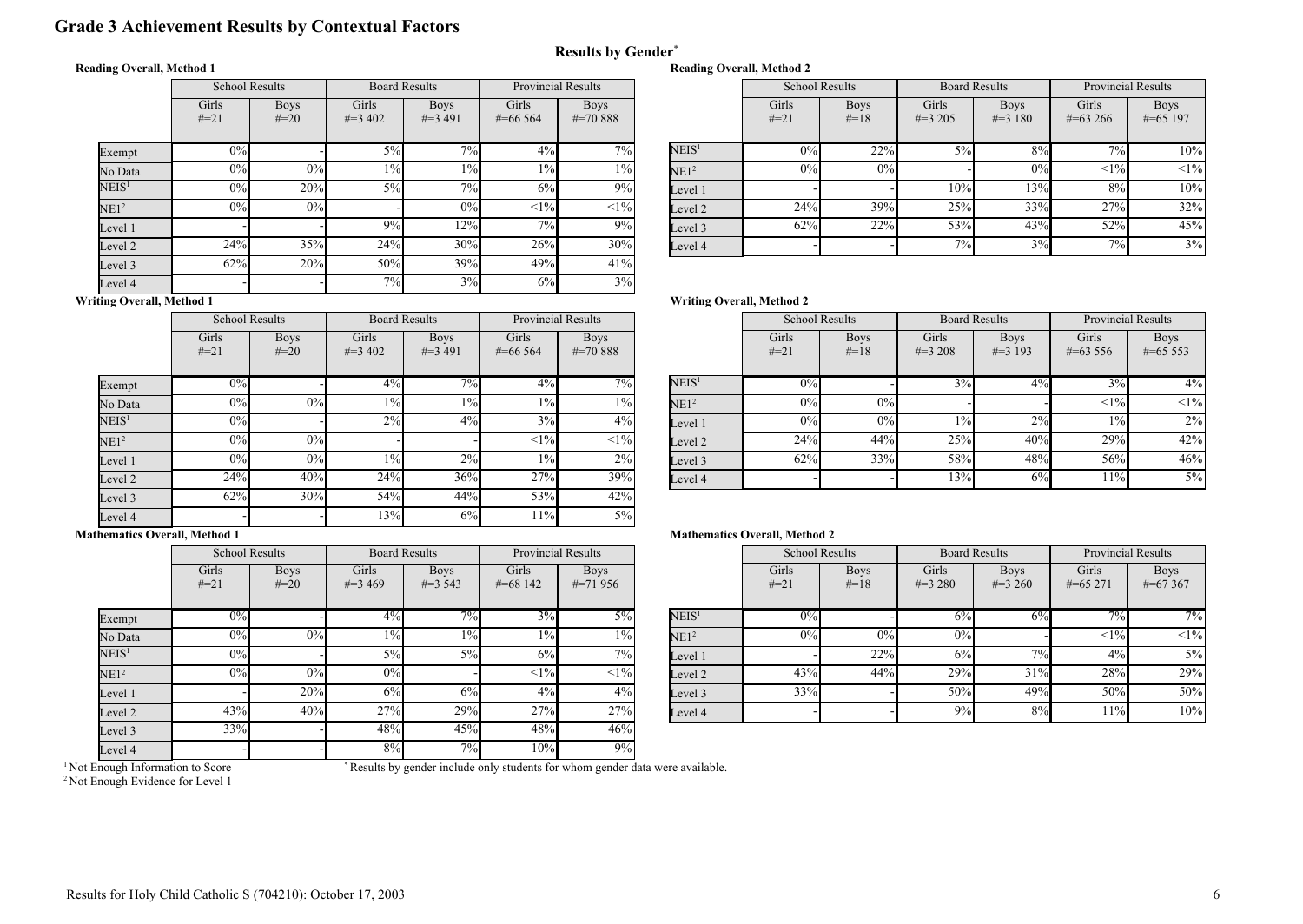# Grade 3 Achievement Results by Contextual Factors, cont'd

### Results by English as a Second Language/English Literacy Development

### Reading Overall, Method 1

|                   | <b>School Results</b>         |                                 | <b>Board Results</b>               |                                    | <b>Provincial Results</b>           |                                        |  |
|-------------------|-------------------------------|---------------------------------|------------------------------------|------------------------------------|-------------------------------------|----------------------------------------|--|
|                   | In<br><b>ESL/ELD</b><br>$#=0$ | All Other<br>Students<br>$#=42$ | In<br><b>ESL/ELD</b><br>$\# = 213$ | All Other<br>Students<br>$\#=6701$ | In<br><b>ESL/ELD</b><br>$\# = 7479$ | All Other<br>Students<br>$\#$ =130 719 |  |
| Exempt            |                               |                                 | 42%                                | 5%                                 | 21%                                 | $5\%$                                  |  |
| No Data           |                               | 0%                              | $4\%$                              | $1\%$                              | $1\%$                               | $1\%$                                  |  |
| NEIS <sup>1</sup> |                               | 10%                             | $4\%$                              | 6%                                 | 7%                                  | 8%                                     |  |
| NE1 <sup>2</sup>  |                               | $0\%$                           | 0%                                 |                                    |                                     | $<1\%$                                 |  |
| Level 1           |                               | 10%                             | 14%                                | 10%                                | 14%                                 | 8%                                     |  |
| Level 2           |                               | 31%                             | 21%                                | 27%                                | 31%                                 | 28%                                    |  |
| Level 3           |                               | 40%                             | 15%                                | 45%                                | 24%                                 | 46%                                    |  |
| Level 4           |                               |                                 |                                    | $5\%$                              | $1\%$                               | 5%                                     |  |

| <b>Provincial Results</b> |                              |                   | <b>School Results</b>            |                              | <b>Board Results</b>            |                       | <b>Provincial Results</b>        |                       |
|---------------------------|------------------------------|-------------------|----------------------------------|------------------------------|---------------------------------|-----------------------|----------------------------------|-----------------------|
| In<br>/ELD                | All Other<br><b>Students</b> |                   | <sub>1</sub> n<br><b>ESL/ELD</b> | All Other<br><b>Students</b> | <sub>In</sub><br><b>ESL/ELD</b> | All Other<br>Students | <sub>1</sub> n<br><b>ESL/ELD</b> | All Other<br>Students |
| 7479                      | $\#$ =130 719                |                   | $#=0$                            | $#=40$                       | $#=114$                         | $#=6282$              | $\#=5$ 795                       | $\#$ =123 213         |
| 21%                       | $5\%$                        | NEIS <sup>1</sup> |                                  | 10%                          | $7\%$                           | $7\%$                 | 9%                               | $8\%$                 |
| $1\%$                     | $1\%$                        | NE1 <sup>2</sup>  |                                  | 0%                           | 0%                              |                       |                                  | $<1\%$                |
| 7%                        | 8%                           | Level 1           |                                  | 10%                          | 26%                             | 11%                   | 18%                              | 8%                    |
|                           | <1%                          | Level 2           |                                  | 32%                          | 39%                             | 29%                   | 40%                              | 29%                   |
| 14%                       | 8%                           | Level 3           |                                  | 42%                          | 27%                             | 48%                   | 31%                              | 49%                   |
| 31%                       | 28%                          | Level 4           |                                  |                              |                                 | 5%                    | 1%                               | 5%                    |

# Writing Overall, Method 1

|                   | <b>School Results</b>         |                                        | <b>Board Results</b>               |                                    | <b>Provincial Results</b>           |                                               |  |
|-------------------|-------------------------------|----------------------------------------|------------------------------------|------------------------------------|-------------------------------------|-----------------------------------------------|--|
|                   | In<br><b>ESL/ELD</b><br>$#=0$ | All Other<br><b>Students</b><br>$#=42$ | In<br><b>ESL/ELD</b><br>$\# = 213$ | All Other<br>Students<br>$\#=6701$ | In<br><b>ESL/ELD</b><br>$\# = 7479$ | All Other<br><b>Students</b><br>$\#$ =130 719 |  |
| Exempt            |                               |                                        | 40%                                | 5%                                 | 20%                                 | $4\%$                                         |  |
| No Data           |                               | 0%                                     | 4%                                 | $1\%$                              | $1\%$                               | $1\%$                                         |  |
| NEIS <sup>1</sup> |                               |                                        | 3%                                 | 3%                                 | 4%                                  | $4\%$                                         |  |
| NE1 <sup>2</sup>  |                               | 0%                                     | 0%                                 | <1%                                | <1%                                 | <1%                                           |  |
| Level 1           |                               | 0%                                     | 3%                                 | $1\%$                              | 2%                                  | 2%                                            |  |
| Level 2           |                               | 33%                                    | 29%                                | 30%                                | 39%                                 | 33%                                           |  |
| Level 3           |                               | 45%                                    | 18%                                | 50%                                | 31%                                 | 49%                                           |  |
| Level 4           |                               | 10%                                    | 2%                                 | 9%                                 | 3%                                  | 8%                                            |  |

|                   | <b>ESL/ELD</b><br>$#=0$ | Students<br>$#=40$ | <b>ESL/ELD</b><br>$#=119$ | Students<br>$#=6293$ | <b>ESL/ELD</b><br>$\#=5909$ | <b>Students</b><br>$\#$ =123 752 |
|-------------------|-------------------------|--------------------|---------------------------|----------------------|-----------------------------|----------------------------------|
| NEIS <sup>1</sup> |                         |                    | 6%                        | 3%                   | 4%                          | $4\%$                            |
| NE1 <sup>2</sup>  |                         | 0%                 | 0%                        | <1%                  | $\leq$ 1%                   | <1%                              |
| Level 1           |                         | 0%                 | 6%                        | 2%                   | 2%                          | 2%                               |
| Level 2           |                         | 35%                | 51%                       | 32%                  | 49%                         | 35%                              |
| Level 3           |                         | 48%                | 33%                       | 53%                  | 40%                         | 51%                              |
| Level 4           |                         | 10%                | 4%                        | 10%                  | 4%                          | 8%                               |

In

Board Results

All Other

Provincial Results

All Other

In

#### Mathematics Overall, Method 1

|                   | <b>School Results</b>         |                                 | <b>Board Results</b>               |                                    | <b>Provincial Results</b>         |                                               |
|-------------------|-------------------------------|---------------------------------|------------------------------------|------------------------------------|-----------------------------------|-----------------------------------------------|
|                   | In<br><b>ESL/ELD</b><br>$#=0$ | All Other<br>Students<br>$#=42$ | In<br><b>ESL/ELD</b><br>$\# = 215$ | All Other<br>Students<br>$\#=6818$ | In<br><b>ESL/ELD</b><br>$\#=7491$ | All Other<br><b>Students</b><br>$\#$ =133 369 |
| Exempt            |                               |                                 | 38%                                | 4%                                 | 17%                               | $4\%$                                         |
| No Data           |                               | 0%                              | 3%                                 | $1\%$                              | $1\%$                             | $1\%$                                         |
| $\mathrm{NEIS}^1$ |                               |                                 | $5\%$                              | 5%                                 | 5%                                | 7%                                            |
| NE1 <sup>2</sup>  |                               | 0%                              | 0%                                 |                                    |                                   | $<1\%$                                        |
| Level 1           |                               | 17%                             | 8%                                 | 6%                                 | 7%                                | $4\%$                                         |
| Level 2           |                               | 43%                             | 19%                                | 28%                                | 29%                               | 27%                                           |
| Level 3           |                               | 24%                             | 23%                                | 47%                                | 34%                               | 48%                                           |
| Level 4           |                               |                                 | 4%                                 | 8%                                 | 6%                                | 10%                                           |

<sup>1</sup> Not Enough Information to Score

 $\overline{\text{L}}$ 

<sup>2</sup> Not Enough Evidence for Level 1

#### Mathematics Overall, Method 2

| <b>Provincial Results</b> |                                               |                   |                                           | <b>School Results</b>           | <b>Board Results</b>                          |                                     | <b>Provincial Results</b>                      |                                               |
|---------------------------|-----------------------------------------------|-------------------|-------------------------------------------|---------------------------------|-----------------------------------------------|-------------------------------------|------------------------------------------------|-----------------------------------------------|
| In<br>/ELD<br>7491        | All Other<br><b>Students</b><br>$\#$ =133 369 |                   | <sub>1</sub> n<br><b>ESL/ELD</b><br>$#=0$ | All Other<br>Students<br>$#=40$ | <sub>In</sub><br><b>ESL/ELD</b><br>$\# = 126$ | All Other<br>Students<br>$\#$ =6426 | <sub>1</sub> n<br><b>ESL/ELD</b><br>$\#=6$ 119 | All Other<br><b>Students</b><br>$\#$ =127 095 |
| 17%                       | $4\%$                                         | NEIS <sup>1</sup> |                                           |                                 | 8%                                            | 6%                                  | $7\%$                                          | $7\overline{\%}$                              |
| $1\%$                     | $1\%$                                         | NE1 <sup>2</sup>  |                                           | 0%                              | 0%                                            |                                     |                                                | $<1\%$                                        |
| 5%                        | 7%1                                           | Level 1           |                                           | 18%l                            | 13%                                           | 6%                                  | 8%                                             | 4%                                            |
|                           | $<1\%$                                        | Level 2           |                                           | 45%                             | 32%                                           | 30%                                 | 36%                                            | 28%                                           |
| 7%                        | $4\%$                                         | Level 3           |                                           | 25%                             | 40%                                           | 50%                                 | 42%                                            | 50%                                           |
| 29%                       | 27%                                           | Level 4           |                                           |                                 | 7%                                            | 8%                                  | 7%                                             | 10%                                           |

# Reading Overall, Method 2

Writing Overall, Method 2

School Results

All Other

In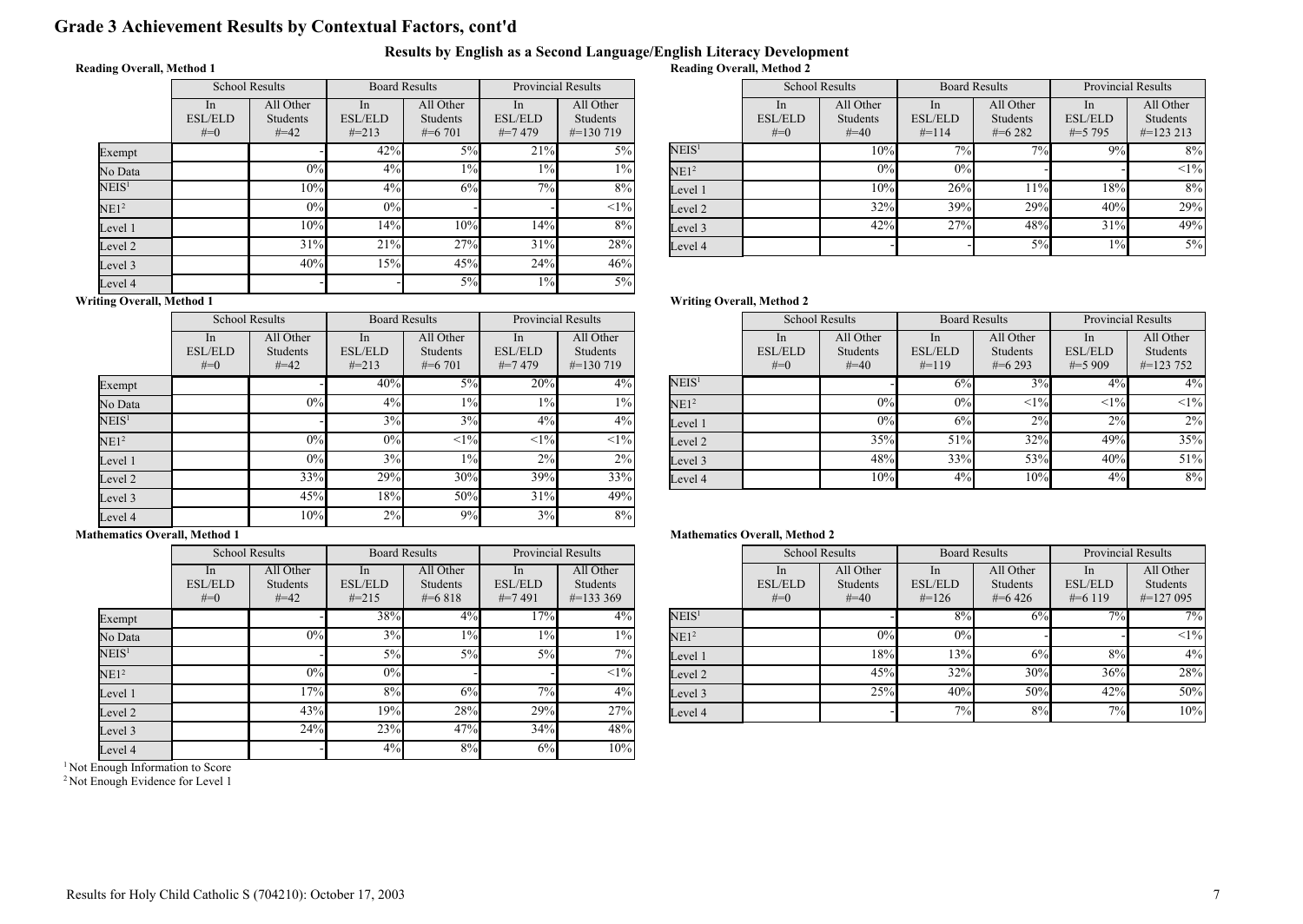# Grade 3 Achievement Results by Contextual Factors, cont'd

#### Results for Students with Special Needs (excluding Gifted and Enriched) Reading Overall, Method 2

### Reading Overall, Method 1

|                   | <b>School Results</b>          |                                    | <b>Board Results</b>         |                                    | <b>Provincial Results</b>      |                                        |  |
|-------------------|--------------------------------|------------------------------------|------------------------------|------------------------------------|--------------------------------|----------------------------------------|--|
|                   | Special<br>Needs<br>$\# = n/a$ | All Other<br>Students<br>$\# = 30$ | Special<br>Needs<br>$\#=911$ | All Other<br>Students<br>$\#=6003$ | Special<br>Needs<br>$\#=23926$ | All Other<br>Students<br>$\#$ =114 272 |  |
| Exempt            |                                | 0%                                 | 34%                          | $2\%$                              | 26%                            | $1\%$                                  |  |
| No Data           |                                | 0%                                 | 2%                           | $1\%$                              | $2\%$                          | $1\%$                                  |  |
| $\mathrm{NEIS}^1$ |                                | 0%                                 | 9%                           | 6%                                 | 12%                            | 7%                                     |  |
| NE1 <sup>2</sup>  |                                | 0%                                 |                              | 0%                                 | <1%                            | $<1\%$                                 |  |
| Level 1           |                                |                                    | 18%                          | 9%                                 | 17%                            | 6%                                     |  |
| Level 2           |                                | 33%                                | 22%                          | 28%                                | 28%                            | 28%                                    |  |
| Level 3           |                                | 57%                                | 14%                          | 49%                                | 15%                            | 51%                                    |  |
| Level 4           |                                |                                    |                              | 5%                                 | $1\%$                          | 6%                                     |  |

| <b>Provincial Results</b> |                                               |                   | <b>School Results</b>       |                                    | <b>Board Results</b>           |                                      | <b>Provincial Results</b>      |                                        |
|---------------------------|-----------------------------------------------|-------------------|-----------------------------|------------------------------------|--------------------------------|--------------------------------------|--------------------------------|----------------------------------------|
| ecial<br>eeds<br>3 9 2 6  | All Other<br><b>Students</b><br>$\#$ =114 272 |                   | Special<br>Needs<br>$#=n/a$ | All Other<br>Students<br>$\# = 30$ | Special<br>Needs<br>$\# = 575$ | All Other<br>Students<br>$\# = 5821$ | Special<br>Needs<br>$\#=17297$ | All Other<br>Students<br>$\#$ =111 711 |
| 26%                       | $\frac{10}{6}$                                | NEIS <sup>1</sup> |                             | 0%                                 | 14%                            | 6%                                   | 16%                            | 7%                                     |
| 2%                        | $1\%$                                         | NE1 <sup>2</sup>  |                             | 0%                                 |                                | 0%                                   | <1%                            | <1%                                    |
| 12%                       | 7%1                                           | Level 1           |                             |                                    | 29%                            | 9%                                   | 24%                            | 6%                                     |
| <1%                       | $<1\%$                                        | Level 2           |                             | 33%                                | 34%                            | 29%                                  | 38%                            | 28%                                    |
| 17%                       | 6%                                            | Level 3           |                             | 57%                                | 22%                            | 51%                                  | 20%                            | 53%                                    |
| 28%                       | 28%                                           | Level 4           |                             |                                    |                                | 6%                                   | $1\%$                          | 6%                                     |

#### Writing Overall, Method 1

|                   | <b>School Results</b>          |                                           | <b>Board Results</b>        |                                           | <b>Provincial Results</b>      |                                        |  |
|-------------------|--------------------------------|-------------------------------------------|-----------------------------|-------------------------------------------|--------------------------------|----------------------------------------|--|
|                   | Special<br>Needs<br>$\# = n/a$ | All Other<br><b>Students</b><br>$\# = 30$ | Special<br>Needs<br>$#=911$ | All Other<br><b>Students</b><br>$\#=6003$ | Special<br>Needs<br>$\#=23926$ | All Other<br>Students<br>$\#$ =114 272 |  |
| Exempt            |                                | 0%                                        | 33%                         | 2%                                        | 24%                            | $1\%$                                  |  |
| No Data           |                                | 0%                                        | 2%                          | $1\%$                                     | 2%                             | $1\%$                                  |  |
| NEIS <sup>1</sup> |                                | 0%                                        | $5\%$                       | 3%                                        | 7%                             | 3%                                     |  |
| NE1 <sup>2</sup>  |                                | 0%                                        |                             |                                           | <1%                            | <1%                                    |  |
| Level 1           |                                | 0%                                        | 5%                          | 1%                                        | 5%                             | $1\%$                                  |  |
| Level 2           |                                | 23%                                       | 39%                         | 28%                                       | 47%                            | 30%                                    |  |
| Level 3           |                                | 63%                                       | 14%                         | 54%                                       | 15%                            | 55%                                    |  |
| Level 4           |                                | 13%                                       | $1\%$                       | 10%                                       | $1\%$                          | 9%                                     |  |

School Results

Writing Overall, Method 2

|                   | Special<br>Needs<br>$#=n/a$ | All Other<br>Students<br>$\# = 30$ | Special<br>Needs<br>$#=594$ | All Other<br><b>Students</b><br>$\# = 5818$ | Special<br>Needs<br>$\#=17928$ | All Other<br><b>Students</b><br>$\#$ =111 733 |
|-------------------|-----------------------------|------------------------------------|-----------------------------|---------------------------------------------|--------------------------------|-----------------------------------------------|
| NEIS <sup>1</sup> |                             | 0%                                 | 8%                          | 3%                                          | $9\%$                          | 3%                                            |
| NE1 <sup>2</sup>  |                             | 0%                                 |                             |                                             | <1%                            | <1%                                           |
| Level 1           |                             | 0%                                 | 8%                          | $1\%$                                       | 7%                             | $1\%$                                         |
| Level 2           |                             | 23%                                | 60%                         | 29%                                         | 63%                            | 31%                                           |
| Level 3           |                             | 63%                                | 21%                         | 56%                                         | 20%                            | 56%                                           |
| Level 4           |                             | 13%                                | 2%                          | $11\%$                                      | 1%                             | 9%                                            |

Board Results

Provincial Results Provincial Results

#### Mathematics Overall, Method 1

|                   | <b>School Results</b>          |                                    | <b>Board Results</b>         |                                            | <b>Provincial Results</b>       |                                               |
|-------------------|--------------------------------|------------------------------------|------------------------------|--------------------------------------------|---------------------------------|-----------------------------------------------|
|                   | Special<br>Needs<br>$\# = n/a$ | All Other<br>Students<br>$\# = 30$ | Special<br>Needs<br>$\#=919$ | All Other<br><b>Students</b><br>$\#=6$ 114 | Special<br>Needs<br>$\#=24$ 148 | All Other<br><b>Students</b><br>$\#$ =116 712 |
| Exempt            |                                | 0%                                 | 31%                          | 2%                                         | 21%                             | $1\%$                                         |
| No Data           |                                | 0%                                 | 2%                           | 1%                                         | $1\%$                           | $1\%$                                         |
| $\mathrm{NEIS}^1$ |                                |                                    | 5%                           | $5\%$                                      | 8%                              | 6%                                            |
| NE1 <sup>2</sup>  |                                | 0%                                 |                              |                                            | <1%                             | $<1\%$                                        |
| Level 1           |                                |                                    | 12%                          | $5\%$                                      | 10%                             | 3%                                            |
| Level 2           |                                | 47%                                | 26%                          | 28%                                        | 33%                             | 26%                                           |
| Level 3           |                                | 33%                                | 21%                          | 50%                                        | 25%                             | 52%                                           |
| Level 4           |                                |                                    | 2%                           | 8%                                         | 2%                              | 11%                                           |

<sup>1</sup> Not Enough Information to Score

<sup>2</sup> Not Enough Evidence for Level 1

#### Mathematics Overall, Method 2

| <b>Provincial Results</b> |                                               |                   | <b>School Results</b>       |                                    | <b>Board Results</b>        |                                    | <b>Provincial Results</b>          |                                        |
|---------------------------|-----------------------------------------------|-------------------|-----------------------------|------------------------------------|-----------------------------|------------------------------------|------------------------------------|----------------------------------------|
| ecial<br>eeds<br>4 1 4 8  | All Other<br><b>Students</b><br>$\#$ =116 712 |                   | Special<br>Needs<br>$#=n/a$ | All Other<br>Students<br>$\# = 30$ | Special<br>Needs<br>$#=612$ | All Other<br>Students<br>$\#=5940$ | Special<br>Needs<br>$\# = 18\,772$ | All Other<br>Students<br>$\#$ =114 442 |
| 21%                       | 1% l                                          | NEIS <sup>1</sup> |                             |                                    | 8%                          | $5\%$                              | 10%                                | 6%                                     |
| $1\%$                     | $1\%$                                         | NE1 <sup>2</sup>  |                             | 0%                                 |                             |                                    | <1%                                | $<1\%$                                 |
| 8%                        | 6%                                            | Level 1           |                             |                                    | 19%                         | $5\%$                              | 13%                                | 3%                                     |
| <1%                       | $<1\%$                                        | Level 2           |                             | 47%                                | 38%                         | 29%                                | 42%                                | 26%                                    |
| 10%                       | 3%                                            | Level 3           |                             | 33%                                | 31%                         | 51%                                | 32%                                | 53%                                    |
| 33%                       | 26%                                           | Level 4           |                             |                                    | 3%                          | 9%                                 | 3%                                 | 11%                                    |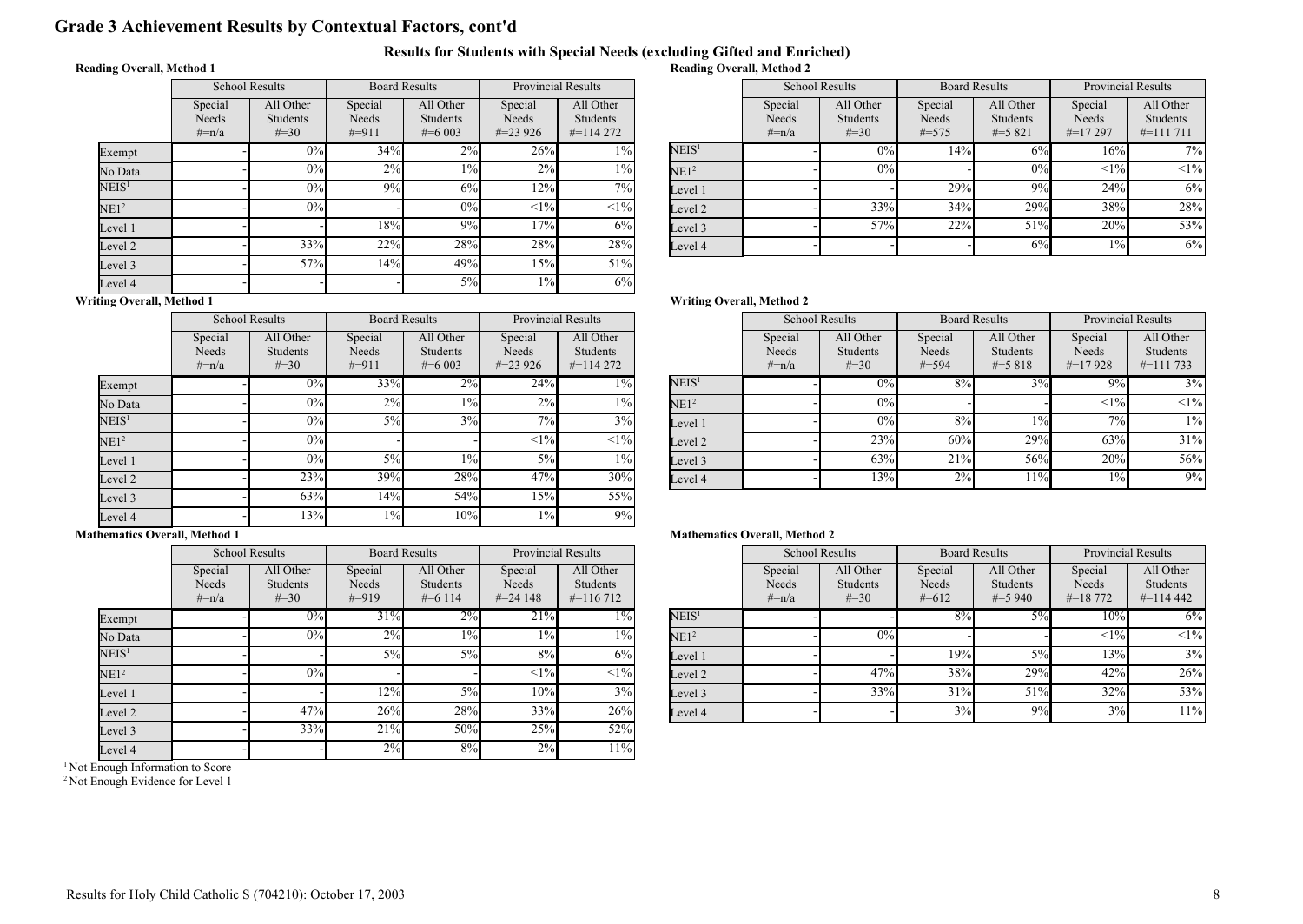# Grade 3 Achievement Results by Contextual Factors, cont'd

#### Reading<sup>3</sup>Overall, Method 1

|  |  | Results for Students in French Immersion |
|--|--|------------------------------------------|
|  |  | Reading <sup>3</sup> Overall, Method 2   |

|                   | <b>School Results</b>        |                                 | <b>Board Results</b>           |                                    | <b>Provincial Results</b>        |                                        |
|-------------------|------------------------------|---------------------------------|--------------------------------|------------------------------------|----------------------------------|----------------------------------------|
|                   | French<br>Immersion<br>$#=0$ | All Other<br>Students<br>$#=42$ | French<br>Immersion<br>$# = 0$ | All Other<br>Students<br>$\#=6914$ | French<br>Immersion<br>$\#=5924$ | All Other<br>Students<br>$\#$ =132 274 |
| Exempt            |                              |                                 |                                | 6%                                 | $2\%$                            | 6%                                     |
| No Data           |                              | 0%                              |                                | $1\%$                              | $1\%$                            | $1\%$                                  |
| $\mathrm{NEIS}^1$ |                              | 10%                             |                                | 6%                                 | 8%                               | 8%                                     |
| NE1 <sup>2</sup>  |                              | 0%                              |                                |                                    |                                  | $<1\%$                                 |
| Level 1           |                              | 10%                             |                                | 10%                                | 6%                               | 8%                                     |
| Level 2           |                              | 31%                             |                                | 27%                                | 26%                              | 28%                                    |
| Level 3           |                              | 40%                             |                                | 44%                                | 51%                              | 45%                                    |
| Level 4           |                              |                                 |                                | 5%                                 | 5%                               | $5\%$                                  |
| $\cdot$ $\cdot$   | .                            |                                 |                                |                                    |                                  |                                        |

|        | <b>Provincial Results</b> |                   | <b>School Results</b> |                 | <b>Board Results</b> |             | <b>Provincial Results</b> |                 |
|--------|---------------------------|-------------------|-----------------------|-----------------|----------------------|-------------|---------------------------|-----------------|
| ench   | All Other                 |                   | French                | All Other       | French               | All Other   | French                    | All Other       |
| ersion | <b>Students</b>           |                   | Immersion             | <b>Students</b> | Immersion            | Students    | Immersion                 | <b>Students</b> |
| 5 924  | $\#$ =132 274             |                   | $#=0$                 | $\#=40$         | $#=0$                | $\#$ =6 396 | $\# = 5,767$              | $\#$ =123 241   |
| 2%     | 6%                        | NEIS <sup>1</sup> |                       | 10%             |                      | $7\%$       | 9%                        | 8%              |
| $1\%$  | $1\%$                     | NE1 <sup>2</sup>  |                       | 0%              |                      |             |                           | <1%             |
| 8%     | 8%                        | Level 1           |                       | 10%             |                      | 11%         | 6%                        | 9%              |
|        | <1%                       | Level 2           |                       | 32%             |                      | 29%         | 27%                       | 30%             |
| 6%     | 8%                        | Level 3           |                       | 42%             |                      | 48%         | 52%                       | 48%             |
| 26%    | 28%                       | Level 4           |                       |                 |                      | 5%          | 5%                        | $5\%$           |

#### Writing<sup>3</sup>Overall, Method 1

|                   | <b>School Results</b>        |                                        | <b>Board Results</b>           |                                           | <b>Provincial Results</b>        |                                              |
|-------------------|------------------------------|----------------------------------------|--------------------------------|-------------------------------------------|----------------------------------|----------------------------------------------|
|                   | French<br>Immersion<br>$#=0$ | All Other<br><b>Students</b><br>$#=42$ | French<br>Immersion<br>$# = 0$ | All Other<br><b>Students</b><br>$\#=6914$ | French<br>Immersion<br>$\#=5924$ | All Other<br><b>Students</b><br>$\#=1322274$ |
| Exempt            |                              |                                        |                                | 6%                                        | 2%                               | $5\%$                                        |
| No Data           |                              | 0%                                     |                                | 2%                                        | $1\%$                            | $1\%$                                        |
| NEIS <sup>1</sup> |                              |                                        |                                | 3%                                        | 4%                               | $4\%$                                        |
| NE1 <sup>2</sup>  |                              | 0%                                     |                                | <1%                                       |                                  | $<1\%$                                       |
| Level 1           |                              | 0%                                     |                                | 2%                                        | $1\%$                            | 2%                                           |
| Level 2           |                              | 33%                                    |                                | 30%                                       | 30%                              | 34%                                          |
| Level 3           |                              | 45%                                    |                                | 49%                                       | 53%                              | 47%                                          |
| Level 4           |                              | 10%                                    |                                | 9%                                        | 10%                              | 7%                                           |

#### Mathematics<sup>4</sup> Overall, Method 1

|                   | <b>School Results</b>        |                                        | <b>Board Results</b>           |                                           | <b>Provincial Results</b>          |                                               |
|-------------------|------------------------------|----------------------------------------|--------------------------------|-------------------------------------------|------------------------------------|-----------------------------------------------|
|                   | French<br>Immersion<br>$#=0$ | All Other<br><b>Students</b><br>$#=42$ | French<br>Immersion<br>$#=119$ | All Other<br><b>Students</b><br>$\#=6914$ | French<br>Immersion<br>$\# = 8586$ | All Other<br><b>Students</b><br>$\#$ =132 274 |
| Exempt            |                              | $5\%$                                  | 0%                             | $5\%$                                     | 1%                                 | 5%                                            |
| No Data           |                              | 0%                                     |                                | $1\%$                                     | $1\%$                              | $1\%$                                         |
| $\mathrm{NEIS}^1$ |                              | $5\%$                                  | 4%                             | 5%                                        | 8%                                 | 7%                                            |
| NE1 <sup>2</sup>  |                              | 0%                                     | 0%                             | <1%                                       | 0%                                 | $<1\%$                                        |
| Level 1           |                              | 17%                                    | 3%                             | 6%                                        | 2%                                 | 4%                                            |
| Level 2           |                              | 43%                                    | 13%                            | 28%                                       | 23%                                | 27%                                           |
| Level 3           |                              | 24%                                    | 71%                            | 46%                                       | 54%                                | 47%                                           |
| Level 4           |                              | 7%                                     | 8%                             | 8%                                        | 11%                                | 9%                                            |

3

#### Writing<sup>3</sup>Overall, Method 2

| <b>Provincial Results</b> |                                        |                   | <b>School Results</b>        |                                 | <b>Board Results</b>         |                                      | <b>Provincial Results</b>         |                                        |
|---------------------------|----------------------------------------|-------------------|------------------------------|---------------------------------|------------------------------|--------------------------------------|-----------------------------------|----------------------------------------|
| ench<br>ersion<br>5924    | All Other<br>Students<br>$\#$ =132 274 |                   | French<br>Immersion<br>$#=0$ | All Other<br>Students<br>$#=40$ | French<br>Immersion<br>$#=0$ | All Other<br>Students<br>$\# = 6412$ | French<br>Immersion<br>$\#=5$ 762 | All Other<br>Students<br>$\#$ =123 899 |
| $2\%$                     | $5\%$                                  | NEIS <sup>1</sup> |                              |                                 |                              | 3%                                   | 4%                                | $4\%$                                  |
| $1\%$                     | $1\%$                                  | NE1 <sup>2</sup>  |                              | 0%                              |                              | <1%                                  |                                   | $<1\%$                                 |
| 4%                        | $4\%$                                  | Level 1           |                              | 0%                              |                              | 2%                                   | $1\%$                             | $2\%$                                  |
|                           | <1%                                    | Level 2           |                              | 35%                             |                              | 32%                                  | 31%                               | 36%                                    |
| $1\%$                     | 2%                                     | Level 3           |                              | 48%                             |                              | 53%                                  | 54%                               | 51%                                    |
| 30%                       | 34%                                    | Level 4           |                              | 10%                             |                              | 10%                                  | 10%                               | 8%                                     |
| $-0.01$                   | $1 - 0$                                |                   |                              |                                 |                              |                                      |                                   |                                        |

#### Mathematics<sup>4</sup> Overall, Method 2

|                        | <b>Provincial Results</b>                     |                   | <b>School Results</b>        |                                        | <b>Board Results</b>           |                                      | <b>Provincial Results</b>          |                                        |
|------------------------|-----------------------------------------------|-------------------|------------------------------|----------------------------------------|--------------------------------|--------------------------------------|------------------------------------|----------------------------------------|
| ench<br>ersion<br>8586 | All Other<br><b>Students</b><br>$\#$ =132 274 |                   | French<br>Immersion<br>$#=0$ | All Other<br><b>Students</b><br>$#=40$ | French<br>Immersion<br>$#=117$ | All Other<br>Students<br>$\#$ =6.435 | French<br>Immersion<br>$\# = 8417$ | All Other<br>Students<br>$\#$ =124 797 |
| $1\%$                  | 5%                                            | NEIS <sup>1</sup> |                              | 5%                                     | 4%                             | 6%                                   | 8%                                 | $7\overline{\%}$                       |
| $1\%$                  | $1\%$                                         | NE1 <sup>2</sup>  |                              | 0%                                     | 0%                             | <1%                                  | 0%                                 | $<1\%$                                 |
| 8%                     | $7\%$ <sub>1</sub>                            | Level 1           |                              | 18%                                    | 3%                             | 7%                                   | 2%                                 | $5\%$                                  |
| 0%                     | $<$ 1% $ $                                    | Level 2           |                              | 45%                                    | 13%                            | 30%                                  | 24%                                | 29%                                    |
| 2%                     | $4\%$                                         | Level 3           |                              | 25%                                    | 72%                            | 49%                                  | 55%                                | 50%                                    |
| 23%                    | 27%                                           | Level 4           |                              | 8%                                     | 8%                             | 8%                                   | 11%                                | 10%                                    |
|                        |                                               |                   |                              |                                        |                                |                                      |                                    |                                        |

Includes French Immersion students who wrote the reading and writing components in English (Options A and B). Does not include French Immersion students who did not write the reading and writing components (Option C).<br><sup>4</sup> Includes French Immersion students who wrote the mathematics component in English (Option A) or who wrote a French translation of the English-language

mathematics component (Options B and C).

<sup>&</sup>lt;sup>1</sup> Not Enough Information to Score <sup>2</sup> Not Enough Evidence for Level 1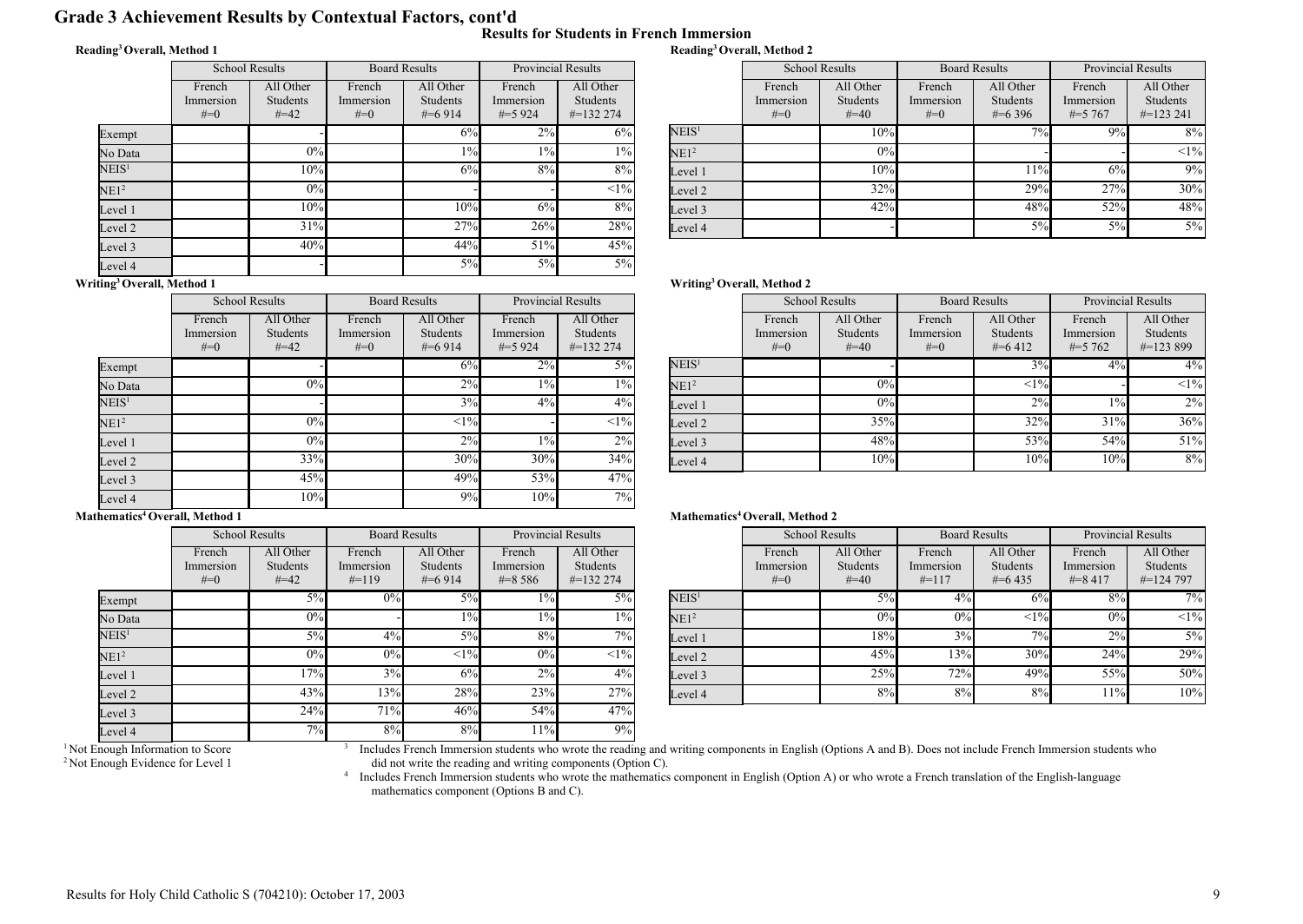# Grade 6 Achievement Results by Contextual Factors

#### Reading Overall, Method 1

|                   | <b>School Results</b> |                       | <b>Board Results</b> |                           | <b>Provincial Results</b> |                            |
|-------------------|-----------------------|-----------------------|----------------------|---------------------------|---------------------------|----------------------------|
|                   | Girls<br>$#=20$       | <b>Boys</b><br>$#=21$ | Girls<br>$\#=3,307$  | <b>Boys</b><br>$\#=3,507$ | Girls<br>$\#=70297$       | <b>Boys</b><br>$\#=73$ 155 |
| Exempt            |                       | 0%                    | $4\%$                | 6%                        | 3%                        | $5\%$                      |
| No Data           | 0%                    | 0%                    | $1\%$                | 1%                        | $1\%$                     | $1\%$                      |
| NEIS <sup>1</sup> | 0%                    |                       | 4%                   | 6%                        | 4%                        | 7%                         |
| NE1 <sup>2</sup>  | 0%                    | 0%                    |                      |                           | <1%                       | $<1\%$                     |
| Level 1           | 0%                    |                       | $5\%$                | 8%                        | 5%                        | 8%                         |
| Level 2           | 45%                   | 24%                   | 22%                  | 28%                       | 24%                       | 31%                        |
| Level 3           | 40%                   | 52%                   | 50%                  | 43%                       | 51%                       | 42%                        |
| Level 4           |                       | 0%                    | 13%                  | 7%                        | 12%                       | 6%                         |

| <b>Reading Overall, Method 2</b> |                       |  |  |  |  |  |  |
|----------------------------------|-----------------------|--|--|--|--|--|--|
|                                  | <b>School Results</b> |  |  |  |  |  |  |

|       | <b>Provincial Results</b> |                   |        | <b>School Results</b> |              | <b>Board Results</b> | <b>Provincial Results</b> |              |
|-------|---------------------------|-------------------|--------|-----------------------|--------------|----------------------|---------------------------|--------------|
| irls  | <b>Boys</b>               |                   | Girls  | <b>Boys</b>           | Girls        | <b>Boys</b>          | Girls                     | <b>Boys</b>  |
| 0.297 | $\#=73$ 155               |                   | $#=19$ | $#=21$                | $\# = 3$ 157 | $\#=3,268$           | $\# = 67$ 754             | $\#$ =68 730 |
|       |                           |                   |        |                       |              |                      |                           |              |
| 3%    | $5\%$                     | NEIS <sup>1</sup> | 0%     |                       | 4%           | 6%                   | 4%                        | 7%           |
| $1\%$ | $1\%$                     | NE1 <sup>2</sup>  | $0\%$  | 0%                    |              |                      | <1%                       | $<1\%$       |
| $4\%$ | $7\%$                     | Level 1           | $0\%$  |                       | $5\%$        | 9%                   | 5%                        | 9%           |
| <1%   | $<1\%$                    | Level 2           | 47%    | 24%                   | 24%          | 30%                  | 25%                       | 33%          |
| $5\%$ | 8%                        | Level 3           | 42%    | 52%                   | 52%          | 47%                  | 53%                       | 45%          |
| 24%   | 31%                       | Level 4           |        | 0%                    | 14%          | 8%                   | 12%                       | 6%           |
|       |                           |                   |        |                       |              |                      |                           |              |

### Writing Overall, Method 1

 $\mathbb N$ 

Exempt

|                   | <b>School Results</b> |                       | <b>Board Results</b> |                            | <b>Provincial Results</b> |                            |
|-------------------|-----------------------|-----------------------|----------------------|----------------------------|---------------------------|----------------------------|
|                   | Girls<br>$#=20$       | <b>Boys</b><br>$#=21$ | Girls<br>$\#=3,307$  | <b>Boys</b><br>$\#=3\,507$ | Girls<br>$\#=70297$       | <b>Boys</b><br>$\#=73$ 155 |
| Exempt            |                       | 0%                    | 4%                   | 6%                         | 3%                        | $5\%$                      |
| No Data           | 0%                    | 0%                    | $1\%$                | $1\%$                      | $1\%$                     | $1\%$                      |
| NEIS <sup>1</sup> | $0\%$                 |                       | 2%                   | 3%                         | 2%                        | $4\%$                      |
| NE1 <sup>2</sup>  | $0\%$                 | 0%                    | 0%                   | 0%                         |                           | $<1\%$                     |
| Level 1           | 0%                    | 0%                    | 3%                   | 6%                         | 3%                        | 7%                         |
| Level 2           | 45%                   | 62%                   | 23%                  | 36%                        | 27%                       | 39%                        |
| Level 3           | 40%                   | 33%                   | 52%                  | 42%                        | 50%                       | 37%                        |
| Level 4           |                       | 0%                    | 15%                  | 6%                         | 14%                       | 6%                         |

# Writing Overall, Method 2

Results by Gender\*

| <b>Provincial Results</b> |                            |                   | <b>School Results</b> |                       | <b>Board Results</b> |                          | <b>Provincial Results</b> |                           |
|---------------------------|----------------------------|-------------------|-----------------------|-----------------------|----------------------|--------------------------|---------------------------|---------------------------|
| irls<br>0297              | <b>Boys</b><br>$\#=73$ 155 |                   | Girls<br>$#=19$       | <b>Boys</b><br>$#=21$ | Girls<br>$\#=3$ 161  | <b>Boys</b><br>$\#=3275$ | Girls<br>$\#=67800$       | <b>Boys</b><br>$\#=68657$ |
| 3%                        | 5%                         | NEIS <sup>1</sup> | 0%                    |                       | 2%                   | 4%                       | 3%                        | $4\%$                     |
| $1\%$                     | $1\%$                      | NE1 <sup>2</sup>  | 0%                    | 0%                    | 0%                   | 0%                       |                           | $\leq 1\%$                |
| 2%                        | $4\%$                      | Level 1           | 0%                    | 0%                    | 3%                   | 6%                       | 3%                        | 8%                        |
|                           | $<1\%$                     | Level 2           | 47%                   | 62%                   | 24%                  | 39%                      | 28%                       | 42%                       |
| 3%                        | $7\%$                      | Level 3           | 42%                   | 33%                   | 55%                  | 45%                      | 52%                       | 40%                       |
| 27%                       | 39%                        | Level 4           |                       | 0%                    | 16%                  | 7%                       | 15%                       | 7%1                       |

#### Mathematics Overall, Method 1

|                   | <b>School Results</b> |                       | <b>Board Results</b> |                           | <b>Provincial Results</b> |                            |
|-------------------|-----------------------|-----------------------|----------------------|---------------------------|---------------------------|----------------------------|
|                   | Girls<br>$#=20$       | <b>Boys</b><br>$#=21$ | Girls<br>$\#=3,307$  | <b>Boys</b><br>$\#=3,507$ | Girls<br>$\#=70297$       | <b>Boys</b><br>$\#=73$ 155 |
| Exempt            |                       | 0%                    | 3%                   | 6%                        | 3%                        | $5\%$                      |
| No Data           | 0%                    | 0%                    | $1\%$                | $1\%$                     | $1\%$                     | $1\%$                      |
| $\mathrm{NEIS}^1$ |                       |                       | 6%                   | 7%                        | 5%                        | 7%                         |
| NE1 <sup>2</sup>  | 0%                    | 0%                    |                      |                           | <1%                       | $<1\%$                     |
| Level 1           |                       |                       | 9%                   | 11%                       | 8%                        | 8%                         |
| Level 2           | 25%                   | 57%                   | 28%                  | 26%                       | 29%                       | 27%                        |
| Level 3           | 50%                   | 29%                   | 39%                  | 37%                       | 42%                       | 40%                        |
| Level 4           | $0\%$                 | $0\%$                 | 14%                  | 13%                       | 13%                       | 12%                        |

#### Mathematics Overall, Method 2

| <b>Provincial Results</b> |                            |                   | <b>School Results</b> |                       | <b>Board Results</b> |                          | <b>Provincial Results</b> |                           |
|---------------------------|----------------------------|-------------------|-----------------------|-----------------------|----------------------|--------------------------|---------------------------|---------------------------|
| irls<br>0297              | <b>Boys</b><br>$\#=73$ 155 |                   | Girls<br>$#=19$       | <b>Boys</b><br>$#=21$ | Girls<br>$\#=3$ 163  | <b>Boys</b><br>$\#=3279$ | Girls<br>$\#=67714$       | <b>Boys</b><br>$\#=69047$ |
| 3%                        | $5\%$                      | NEIS <sup>1</sup> |                       |                       | 6%                   | 8%                       | 6%                        | $7\%$                     |
| $1\%$                     | $1\%$                      | NE1 <sup>2</sup>  | 0%                    | 0%                    |                      |                          | <1%                       | $<1\%$                    |
| 5%                        | $7\frac{6}{6}$             | Level 1           |                       |                       | 9%                   | 12%                      | 8%                        | 9%                        |
| <1%                       | $<1\%$                     | Level 2           | 26%                   | 57%                   | 29%                  | 27%                      | 30%                       | 29%                       |
| 8%                        | 8%                         | Level 3           | 53%                   | 29%                   | 40%                  | 40%                      | 44%                       | 42%                       |
| 29%                       | 27%                        | Level 4           | $0\%$                 | 0%                    | 15%                  | 14%                      | 13%                       | 13%                       |

<sup>1</sup> Not Enough Information to Score

\* Results by gender include only students for whom gender data were available.

<sup>2</sup> Not Enough Evidence for Level 1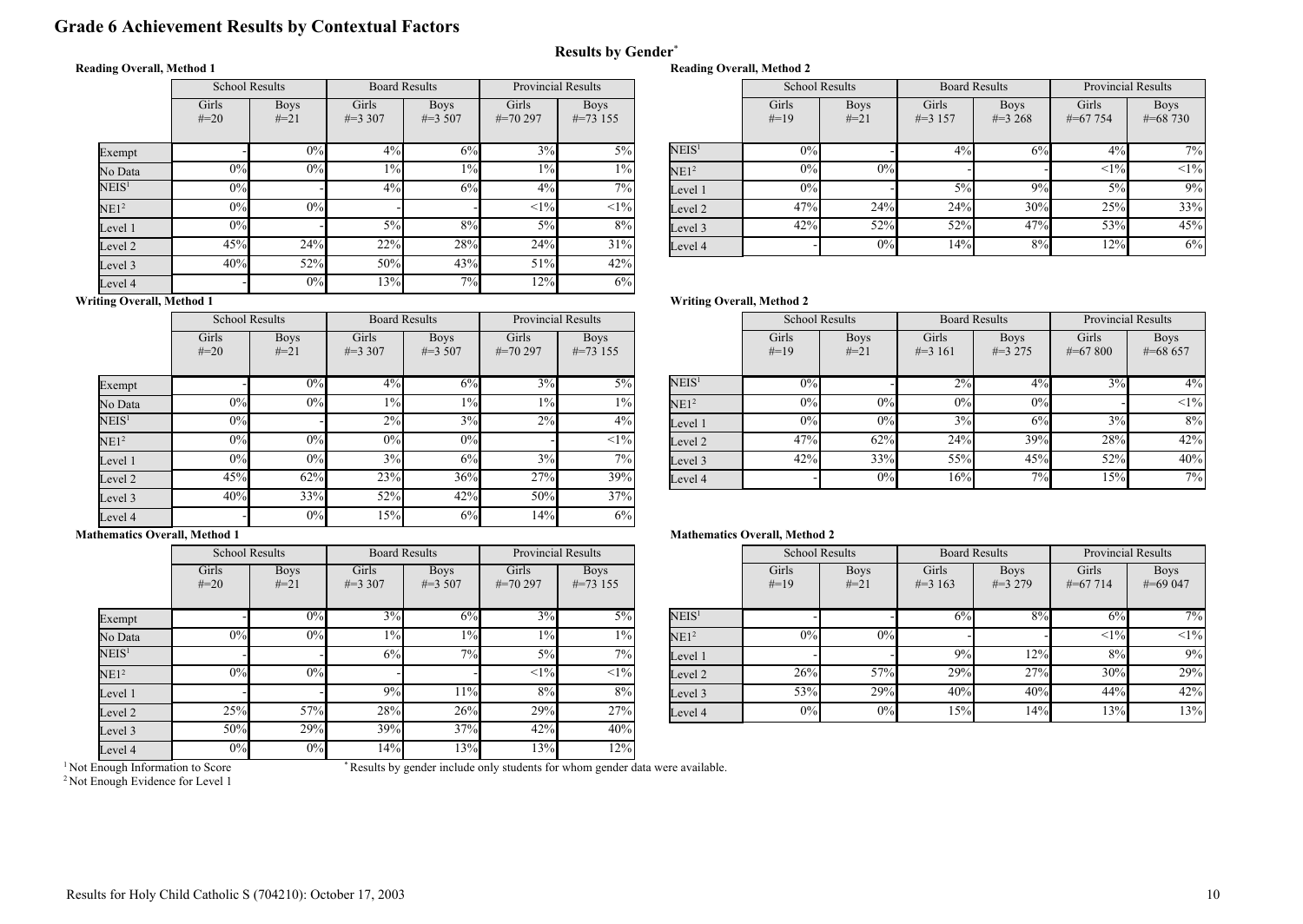# Grade 6 Achievement Results by Contextual Factors, cont'd

#### Results by English as a Second Language/English Literacy Development Reading Overall, Method 2

### Reading Overall, Method 1

|                   | <b>School Results</b>         |                                 | <b>Board Results</b>               |                                    | <b>Provincial Results</b>         |                                        |
|-------------------|-------------------------------|---------------------------------|------------------------------------|------------------------------------|-----------------------------------|----------------------------------------|
|                   | In<br><b>ESL/ELD</b><br>$#=0$ | All Other<br>Students<br>$#=41$ | In<br><b>ESL/ELD</b><br>$\# = 319$ | All Other<br>Students<br>$\#=6580$ | In<br><b>ESL/ELD</b><br>$\#=4930$ | All Other<br>Students<br>$\#$ =139 746 |
| Exempt            |                               |                                 | 34%                                | 3%                                 | 27%                               | 3%                                     |
| No Data           |                               | 0%                              |                                    | $1\%$                              | $1\%$                             | $1\%$                                  |
| NEIS <sup>1</sup> |                               |                                 | 9%                                 | $5\%$                              | 7%                                | $5\%$                                  |
| NE1 <sup>2</sup>  |                               | 0%                              |                                    |                                    | <1%                               | $<1\%$                                 |
| Level 1           |                               |                                 | 13%                                | 6%                                 | 13%                               | 6%                                     |
| Level 2           |                               | 34%                             | 23%                                | 25%                                | 27%                               | 27%                                    |
| Level 3           |                               | 46%                             | 18%                                | 48%                                | 22%                               | 48%                                    |
| Level 4           |                               |                                 | 3%                                 | 11%                                | 3%                                | 9%                                     |

| <b>Provincial Results</b> |                                  |                   | <b>School Results</b>   |                           | <b>Board Results</b>         |                         | <b>Provincial Results</b>   |                           |
|---------------------------|----------------------------------|-------------------|-------------------------|---------------------------|------------------------------|-------------------------|-----------------------------|---------------------------|
| In                        | All Other                        |                   | <sub>1</sub> n          | All Other                 | <sub>In</sub>                | All Other               | <sub>1</sub> n              | All Other                 |
| /ELD<br>4 930             | <b>Students</b><br>$\#$ =139 746 |                   | <b>ESL/ELD</b><br>$#=0$ | <b>Students</b><br>$#=40$ | <b>ESL/ELD</b><br>$\# = 208$ | Students<br>$\#$ =6.293 | <b>ESL/ELD</b><br>$\#=3536$ | Students<br>$\# = 133947$ |
| 27%                       | 3%                               | NEIS <sup>1</sup> |                         |                           | 14%                          | 5%                      | 10%                         | $6\%$                     |
| $1\%$                     | $1\%$                            | NE1 <sup>2</sup>  |                         | 0%                        |                              |                         | $<1\%$                      | $<1\%$                    |
| 7%                        | $5\%$                            | Level 1           |                         |                           | 19%                          | 7%                      | 19%                         | 7%                        |
| <1%                       | $<1\%$                           | Level 2           |                         | 35%                       | 35%                          | 27%                     | 37%                         | 29%                       |
| 13%                       | 6%                               | Level 3           |                         | 48%                       | 27%                          | 50%                     | 30%                         | 50%                       |
| 27%                       | 27%                              | Level 4           |                         |                           | 4%                           | 11%                     | 4%                          | 9%                        |

# Writing Overall, Method 1

 $\mathbf{E}$ 

|                   | <b>School Results</b>            |                                 | <b>Board Results</b>               |                                      | <b>Provincial Results</b>         |                                        |
|-------------------|----------------------------------|---------------------------------|------------------------------------|--------------------------------------|-----------------------------------|----------------------------------------|
|                   | In.<br><b>ESL/ELD</b><br>$# = 0$ | All Other<br>Students<br>$#=41$ | In<br><b>ESL/ELD</b><br>$\# = 319$ | All Other<br>Students<br>$\#$ =6.580 | In<br><b>ESL/ELD</b><br>$\#=4930$ | All Other<br>Students<br>$\#$ =139 746 |
| Exempt            |                                  |                                 | 34%                                | 3%                                   | 26%                               | 3%                                     |
| No Data           |                                  | 0%                              |                                    | $1\%$                                | 2%                                | $1\%$                                  |
| NEIS <sup>1</sup> |                                  |                                 | 3%                                 | 3%                                   | 4%                                | 3%                                     |
| NE1 <sup>2</sup>  |                                  | 0%                              | 0%                                 | 0%                                   |                                   | $<1\%$                                 |
| Level 1           |                                  | 0%                              | 12%                                | 4%                                   | 10%                               | 5%                                     |
| Level 2           |                                  | 54%                             | 30%                                | 30%                                  | 35%                               | 33%                                    |
| Level 3           |                                  | 37%                             | 18%                                | 48%                                  | 21%                               | 44%                                    |
| Level 4           |                                  |                                 | 3%                                 | 11%                                  | 3%                                | 10%                                    |

# Mathematics Overall, Method 1

|                   |                               | <b>School Results</b>           | <b>Board Results</b>                          |                                    | <b>Provincial Results</b>         |                                        |
|-------------------|-------------------------------|---------------------------------|-----------------------------------------------|------------------------------------|-----------------------------------|----------------------------------------|
|                   | In<br><b>ESL/ELD</b><br>$#=0$ | All Other<br>Students<br>$#=41$ | <sub>In</sub><br><b>ESL/ELD</b><br>$\# = 319$ | All Other<br>Students<br>$\#=6580$ | In<br><b>ESL/ELD</b><br>$\#=4930$ | All Other<br>Students<br>$\#$ =139 746 |
| Exempt            |                               |                                 | 30%                                           | 3%                                 | 22%                               | 3%                                     |
| No Data           |                               | 0%                              |                                               | $1\%$                              | $1\%$                             | $1\%$                                  |
| NEIS <sup>1</sup> |                               |                                 | 11%                                           | 6%                                 | 7%                                | 6%                                     |
| NE1 <sup>2</sup>  |                               | 0%                              | 0%                                            |                                    | $0\%$                             | $<1\%$                                 |
| Level 1           |                               | 10%                             | 15%                                           | 10%                                | 11%                               | 8%                                     |
| Level 2           |                               | 41%                             | 18%                                           | 27%                                | 23%                               | 28%                                    |
| Level 3           |                               | 39%                             | 19%                                           | 39%                                | 26%                               | 41%                                    |
| Level 4           |                               | 0%                              | 6%                                            | 14%                                | 9%                                | 12%                                    |

<sup>1</sup> Not Enough Information to Score

<sup>2</sup> Not Enough Evidence for Level 1

#### Writing Overall, Method 2

|                     | <b>Provincial Results</b>                     |                   | <b>School Results</b>                     |                                        | <b>Board Results</b>                          |                                             | <b>Provincial Results</b>                      |                                               |
|---------------------|-----------------------------------------------|-------------------|-------------------------------------------|----------------------------------------|-----------------------------------------------|---------------------------------------------|------------------------------------------------|-----------------------------------------------|
| In<br>/ELD<br>4 930 | All Other<br><b>Students</b><br>$\#$ =139 746 |                   | <sub>1</sub> n<br><b>ESL/ELD</b><br>$#=0$ | All Other<br><b>Students</b><br>$#=40$ | <sub>In</sub><br><b>ESL/ELD</b><br>$\# = 208$ | All Other<br><b>Students</b><br>$\#$ =6 304 | <sub>1</sub> n<br><b>ESL/ELD</b><br>$\#=3,560$ | All Other<br><b>Students</b><br>$\#$ =133 891 |
| 26%                 | $3\%$                                         | NEIS <sup>1</sup> |                                           |                                        | $5\%$                                         | 3%                                          | $5\%$                                          | 3%                                            |
| 2%                  | $1\%$                                         | NE1 <sup>2</sup>  |                                           | 0%                                     | 0%                                            | 0%                                          |                                                | $<1\%$                                        |
| $4\%$               | 3%                                            | Level 1           |                                           | 0%                                     | 18%                                           | 4%                                          | 14%                                            | $5\%$                                         |
|                     | <1%                                           | Level 2           |                                           | 55%                                    | 46%                                           | 31%                                         | 48%                                            | 35%                                           |
| 10%                 | $5\%$                                         | Level 3           |                                           | 38%                                    | 27%                                           | 50%                                         | 29%                                            | 46%                                           |
| 35%                 | 33%                                           | Level 4           |                                           |                                        | 4%                                            | 12%                                         | 4%                                             | 11%                                           |

#### Mathematics Overall, Method 2

| <b>Provincial Results</b> |                                               |                   | <b>School Results</b>                     |                                           | <b>Board Results</b>                           |                                      | <b>Provincial Results</b>                       |                                               |
|---------------------------|-----------------------------------------------|-------------------|-------------------------------------------|-------------------------------------------|------------------------------------------------|--------------------------------------|-------------------------------------------------|-----------------------------------------------|
| In<br>/ELD<br>4930        | All Other<br><b>Students</b><br>$\#$ =139 746 |                   | <sub>1</sub> n<br><b>ESL/ELD</b><br>$#=0$ | All Other<br><b>Students</b><br>$\# = 40$ | <sub>1</sub> n<br><b>ESL/ELD</b><br>$\# = 222$ | All Other<br>Students<br>$\#$ =6.296 | <sub>1</sub> n<br><b>ESL/ELD</b><br>$\# = 3782$ | All Other<br><b>Students</b><br>$\#$ =133 977 |
| 22%                       | $3\overline{\%}$                              | NEIS <sup>1</sup> |                                           |                                           | 15%                                            | 6%                                   | 10%                                             | $7\%$                                         |
| $1\%$                     | $1\%$ <sub>1</sub>                            | NE1 <sup>2</sup>  |                                           | 0%                                        | 0%                                             |                                      | 0%                                              | $<1\%$                                        |
| 7%                        | $6\%$                                         | Level 1           |                                           | 10%                                       | 22%                                            | 10%                                  | 14%                                             | 8%                                            |
| 0%                        | $<1\%$                                        | Level 2           |                                           | 42%                                       | 27%                                            | 28%                                  | 30%                                             | 29%                                           |
| 11%                       | $8\%$                                         | Level 3           |                                           | 40%                                       | 27%                                            | 40%                                  | 34%                                             | 43%                                           |
| 23%                       | 28%                                           | Level 4           |                                           | 0%                                        | 9%                                             | 14%                                  | 12%                                             | 13%                                           |